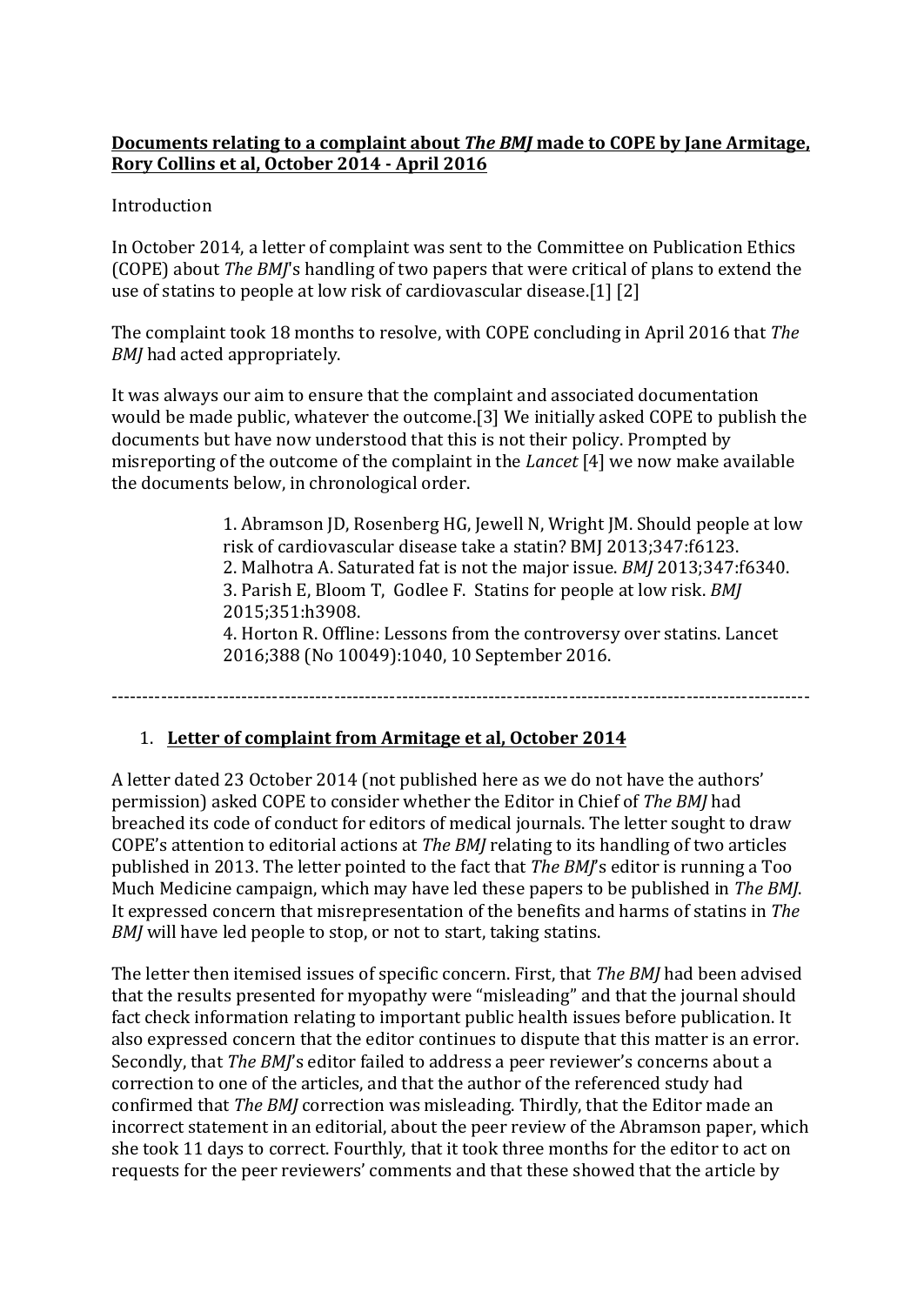Malhotra had been reviewed by Abramson. Fifthly, that the panel set up by *The BMJ* to consider the concerns raised by Rory Collins in 2013 was not and should not be called "independent." Sixthly, that the timeline of events created by *The BMJ* highlights a letter calling for the statins panel not to retract the articles, which was coordinated by a journalist who contributes to *The BMJ.* Seventhly, that some material that was submitted to the statins panel was not published, specifically: a submission relating to a letter sent to NICE by Aseem Malhotra and others. The letter also questioned legal advice which led *The BMJ* to redact a statement from a submission to the statins panel, in which Eugene Braunwald of Harvard Medical School said that the right to free speech does not include the right to falsely shout "Fire" in a crowded room. [*Editor's note:* this statement was retracted from the published submission because of legal advice that it was defamatory of John Abramson and colleagues and Aseem Malhotra. The implication is that these authors knew there was no "fire" but claimed there was, whereas the facts of the matter remain in dispute.] We include it in this précis for clarification.

The letter was signed by: Jane Armitage, Professor of Clinical Trials and Epidemiology, University of Oxford; Colin Baigent, Professor of Epidemiology, University of Oxford; Emily Banks, Professor of Epidemiology and Public Health, Australian National University, Canberra; Valerie Beral, Professor of Epidemiology, University of Oxford; Rory Collins, BHF Professor of Medicine and Epidemiology, University of Oxford; Professor John Danesh, Professor of Epidemiology and Medicine, University of Cambridge; Stephen MacMahon, Professor of Medicine, University of Oxford; Sir Mark Pepys, Director, Wolfson Drug Discovery Unit, University College London; Richard Peto, Professor of Medical Statistics and Epidemiology, University of Oxford; Neil Poulter, Professor of Preventive Cardiovascular Medicine, Imperial College, London; Peter Sandercock, Professor of Medical Neurology, University of Edinburgh; Robert Souhami, Emeritus Professor of Medicine, University College London; Nicholas Wald, Professor of Environmental and Preventive Medicine, Queen Mary University of London

#### -----------------------------------------------------------------------------------------------------------------

#### 2. COPE report on complaint on BMJ Statin papers, dated 12 January 2015

#### *Process and timeline*

August 2014: phone conversation with Virginia Barbour (VB) and Professors Collins and Baigent

October 2014: Letter from Professor Armitage and colleagues received at COPE November 2014: Discussed at Officers' t-conference November and agreed VB would review and report back to Officers

VB investigated and prepared report

December 2014: Report discussed at Officers' t-conference

January 2015: Report sent to Professor Armitage and colleagues with copy to Dr Fiona Godlee.

*VB review*

Review of correspondence received at COPE Review of BMJ enquiry – published report http://www.bmj.com/aboutbmj/independent-statins-review-panel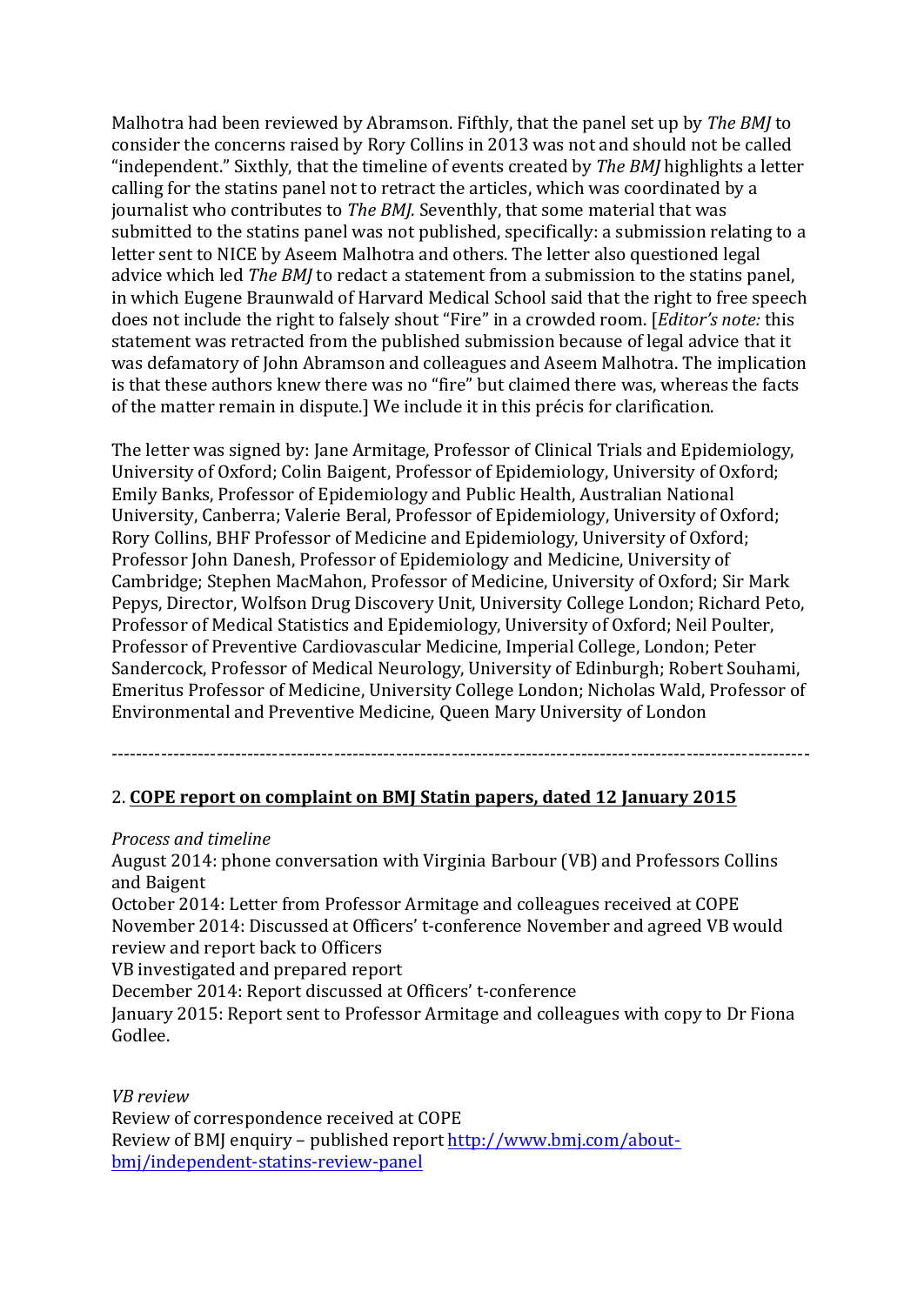Review of Papers and correspondence published in BMJ – last reviewed 1 December 2014 http://www.bmj.com/content/349/bmj.g5688/rapid-responses

Review of other recent related articles published in academic journals and lay press, eg Armitage, Collins and Baigent

http://www.thelancet.com/journals/lancet/article/PIIS0140-6736(14)61765- 7/fulltext

## **Background**

Professor Armitage and colleagues have asked us to consider the actions of the BMJ in relation to the peer review of these papers, the process and the outcome of the review commissioned by the journal. In addition we were contacted by Dr Simpson of the British Cardiovascular Society.

Specifically (from Professor Armitage and colleagues' letter) "Consequently, given the public health implications, we are seeking advice from COPE as to whether the BMJ's handling of this matter, as described below (with embedded links to supporting materials), has been consistent with COPE's Code of Conduct and Best Practice Guidelines for Journal Editors."

It is important to note, as I have done to Professor Collins earlier, that we are not a statutory or regulatory body but a voluntary membership organization. These are the terms under which we can consider complaints about our members. Specifically, we cannot get involved in individual editorial decisions. In addition, we do not investigate individual cases but aim to facilitate a dialogue between the parties. Finally, it is not appropriate for COPE to make a specific recommendation on the specific medical issues raised here, regardless of any public health implications.

The approach that we take therefore and the way in which we have considered this case and others, is what would have been our advice had this case been brought to a COPE forum. Specifically, we encourage an open debate (in our terms we say that "To facilitate an open dialogue, we believe that correspondence relating to concerns should be open, and we will copy all parties on correspondence from COPE (unless there are legal or other compelling reasons for confidentiality) and expect that all parties will do the same.") and therefore we will also send this report to Dr Fiona Godlee, Editor of the BMJ.

## **Summary of issues**

It appears that there are three issues here.

- 1. Was the review process pre publication appropriate for the papers?
- 2. Was the post publication process appropriate, including the handling by the panel and its recommendations?
- 3. Has the literature been corrected: is there anything further that could or should be done in this debate now?

For the first two issues, when I spoke with Professors Collins I advised him if he had not already done so and/or remained unhappy about the handling of these papers he should to contact the journal's publisher directly. It appears that this has not happened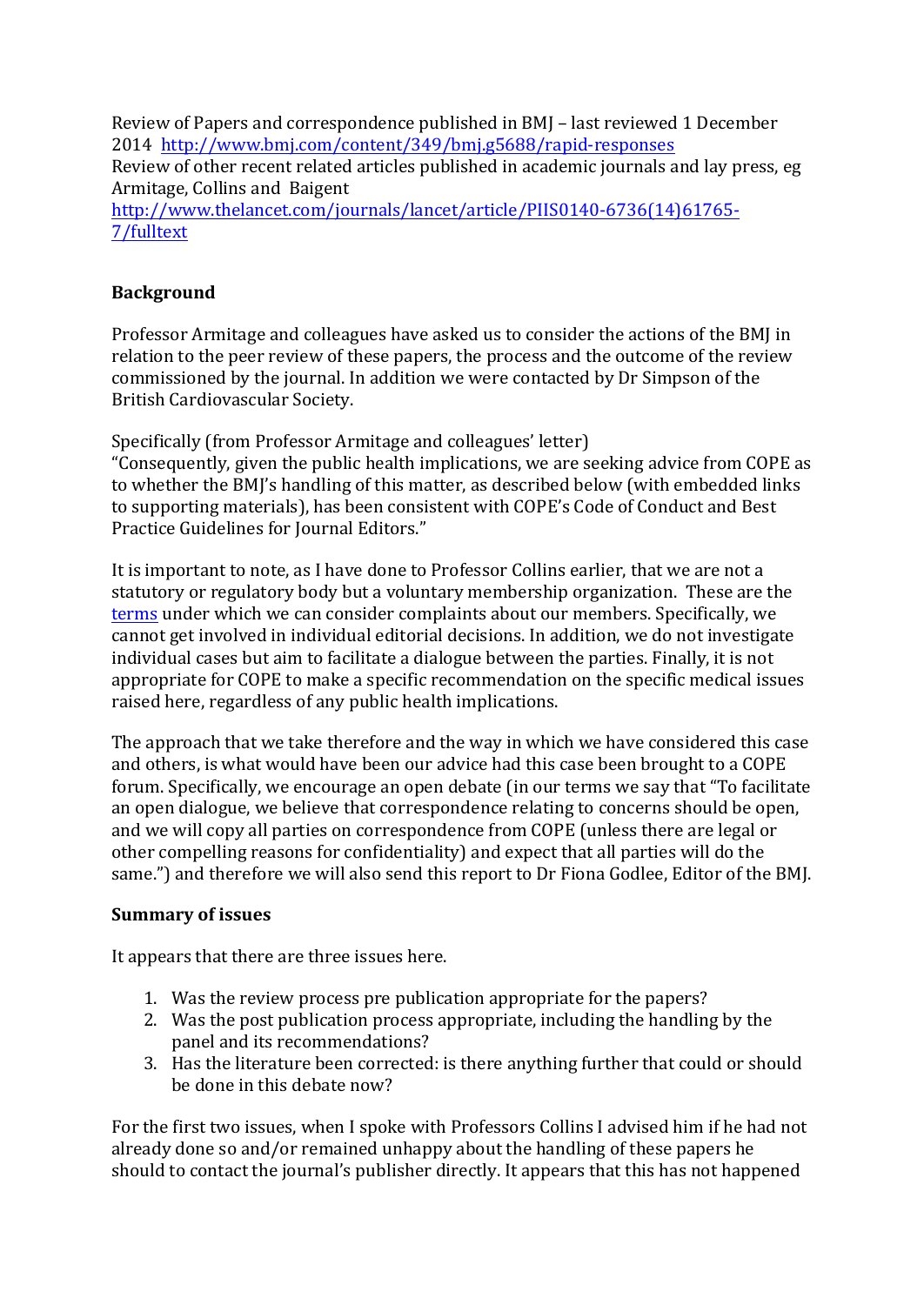directly but we note that Baroness Ilora Finlay, President of the British Medical Association was cc'ed in letters to us.

## **Review of the above questions:**

1. *Was the review process pre publication appropriate for the papers?* 

Professor Armitage and colleagues lay out a number of issues that occurred during the review of the paper. These have been extensively documented and discussed, including in the report from the review panel. Consideration of this is therefore folded into the discussion below.

2. *Was the post publication process appropriate, including the handling by the panel and its recommendations?*

Was the review panel completely independent? It is worth pointing out that it is highly unusual for a journal to even consider setting up a panel to review its processes. Generally speaking journals consider these issues internally only. Notwithstanding that, the panel's composition, its deliberations, and conclusions were apparently all made public. If there are documents or other relevant information that have not been made public as Professor Armitage and colleagues claim we would agree that they should be. We recommend the journal review the allegations by Professor Armitage and **colleagues and add any missing material.**

The panel had the following terms of reference:

a) ToR1. To consider whether either or both articles should be retracted The panel found that neither paper met the COPE criteria for retraction.

We understand that there are differences of opinion in these matters, but in the end the decision to retract papers does lie with the Editor. The Editor did seek advice from a separate review panel and this panel agreed with the Editor's decision on retraction. The panel made separate recommendations about the corrections (see ToR3)

b) ToR 2 To review and comment on the process by which the articles were published.

The panel said: "The panel has made a number of suggestions aimed at improving the editorial process and was concerned about the late inclusion of an unscrutinised reference on a short timescale. However, the panel concedes that the peer review and editorial processes must rely on goodwill to a very considerable extent and can never be completely foolproof – especially in view of the time pressures under which authors, peer reviewers and editors are working."

Our understanding from notes published in the journal that the Editor has accepted the recommendations of the panel. However, it would appear that it would be appropriate for the journal to now explain how these recommendations have been acted on. We suggest that the journal and the publisher should work jointly to do this and make **public** the results of this, and specifically address the alleged breaches of the **COPE Code of Conduct and what has been done to address these.**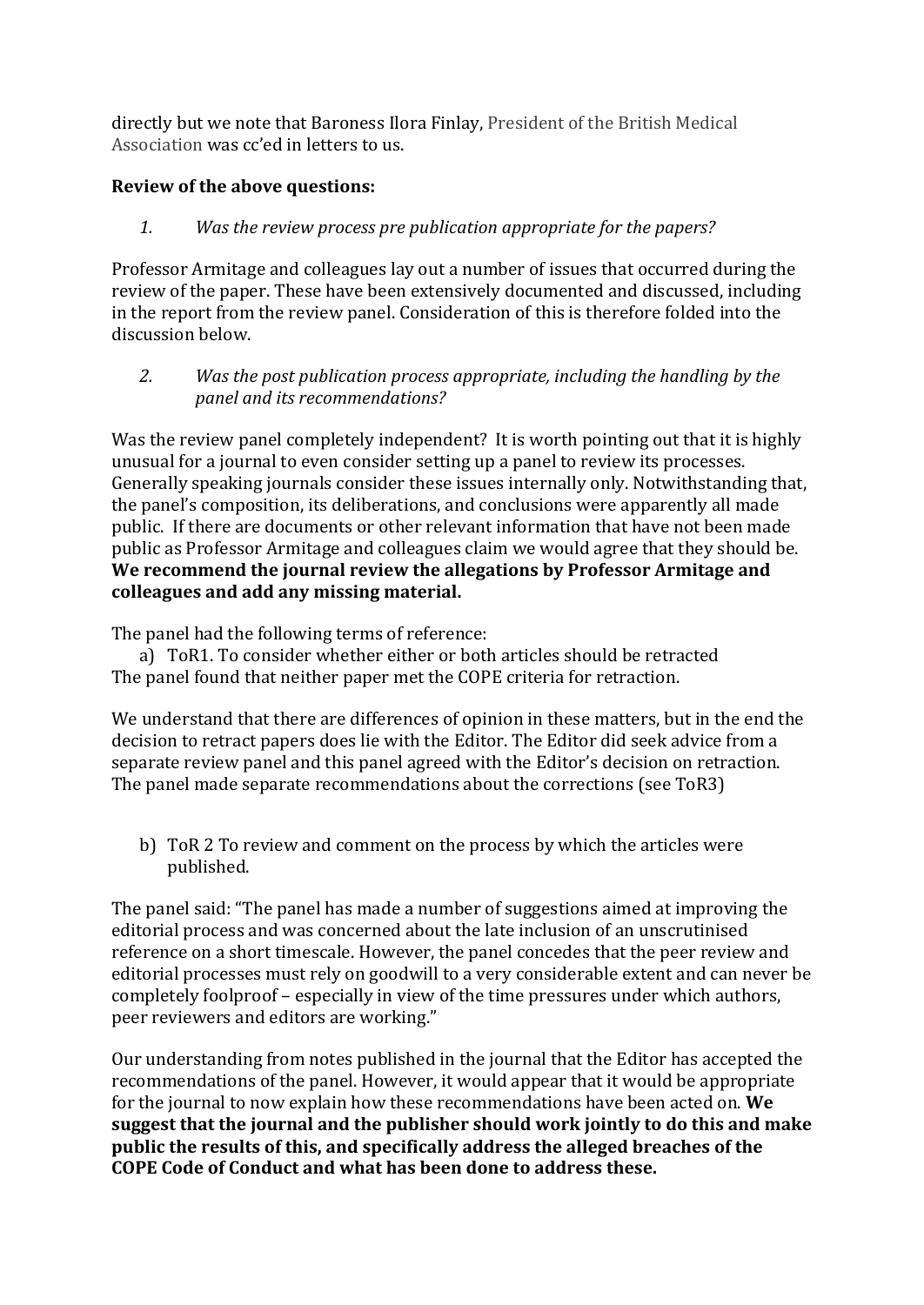c) ToR 3 To review and comment on how criticisms and complaints against the articles were raised, and how the journal responded.

The panel concluded "The BMJ editorial staff should implement a significant event audit in relation to the need for the correction. The aim of the audit would be to try and identify what would need to have been in place to ensure that the correction was made in a more timely fashion."

#### We suggest that the journal and the publisher should work jointly to do this if not already undertaken and make public the results of this.

3. *Has the literature been corrected:* is there anything further that could or should *be done in this debate now?* 

Without having an opinion on one or other side of the debate on the use of statins and their side effects, it is clear that this is a topic on which there is a considerable range of opinion and no purpose is served by censoring either side of the debate. There has been much discussion in previous COPE forums of the need for post publication criticisms to be aired in the journal that it was originally published in and we note that the BMI repeatedly offered Professor Collins and colleagues the opportunity to respond, but they declined. We think that it is unfortunate that the most important issue here, ie having a full response in in the BMJ of the specific issues of concern to Professor Collins and colleagues in the Abrahamson and Malhotra papers has not yet happened and we feel this needs to be rectified as soon as possible, notwithstanding other comments published in newspapers and other journals. We therefore strongly recommend that a response by Professor Collins and colleagues on the substantive scientific issues they dispute is submitted and published in the BMJ itself as soon as possible.

Finally, we note that Professor Armitage and colleagues allege that in a number of instances authors of comments and other material post publication did not have competing interests fully declared. The journal should review these comments and ensure that all competing interests are declared appropriately.

In conclusion and in order for the debate on this important issue to be as clear as possible and hopefully to allow the discussion about these particular papers to finalized, we urge the BMJ, its publisher and Professors Collins, Armitage and colleagues to work together to make public a follow on from this debate which addresses the **various unresolved issues:** 

- $\bullet$  the outcome of the review of the peer review process that the BMI has undertaken,
- $\bullet$  the publishing of any further submissions to the review panel;
- a response to alleged breaches of the COPE Code of Conducts and the journal's response to these;
- the publication of a response by Prof Collins and colleagues in the BMJ itself on the substantive issues of the incidence of side effects statins.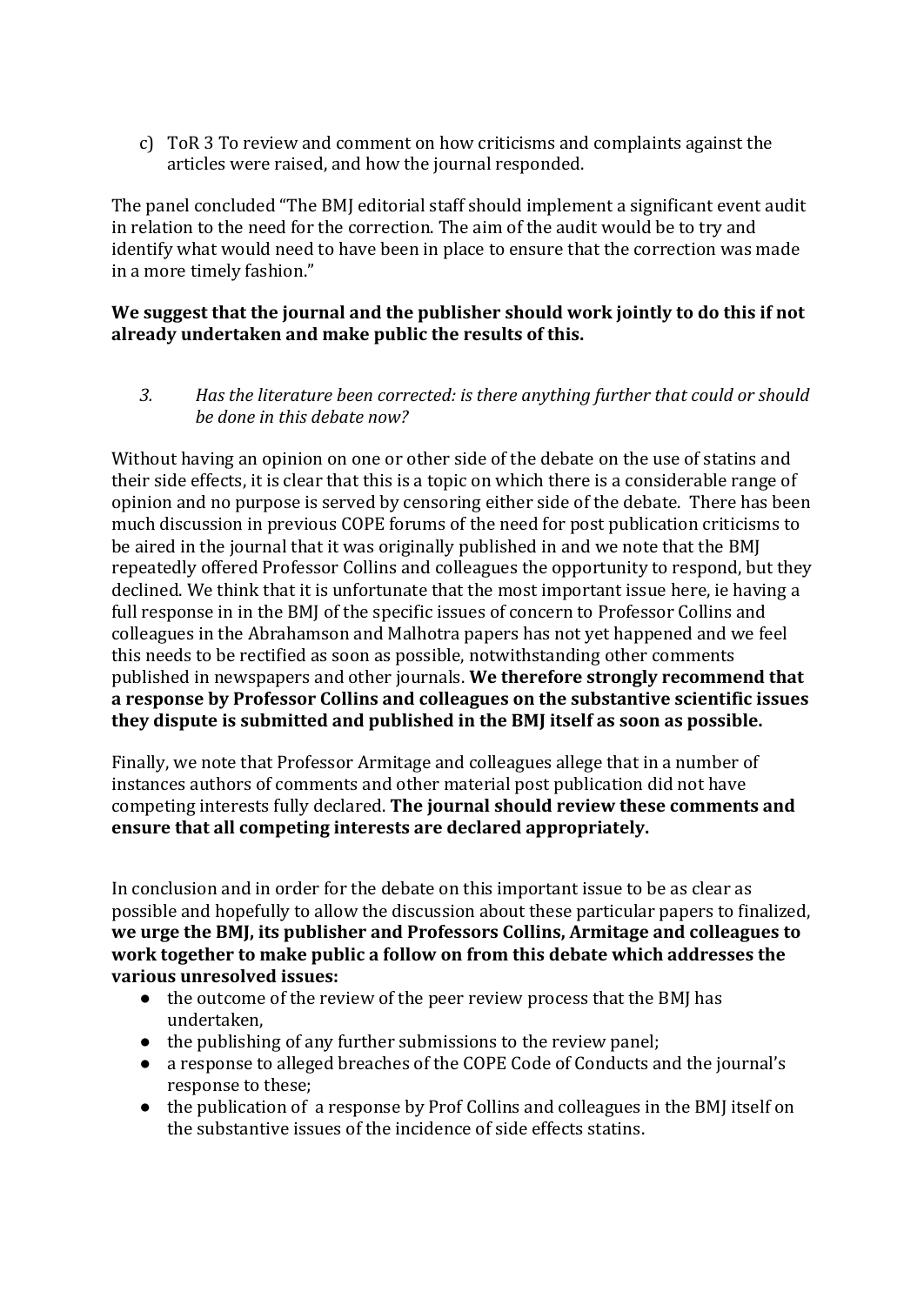-----------------------------------------------------------------------------------------------------------------

#### **3. BMJ** response to points raised in the complaint to COPE, sent 11 May 2015

In this document, we aim to respond point-by-point to the concerns raised by Professors Armitage, Collins and colleagues in their complaint to COPE dated 23 October 2014. 

In each response, we use the section heading used in the letter of 23 October, then attempt to disambiguate the various complaints being made. We note the section(s) of the COPE code of conduct to which the section refers and provide our response to each alleged breach of the relevant section.

#### 1. "Publishing incorrect side-effect claims despite being advised they were *misleading*":

We understand this complaint to be that an editor said in an editorial meeting, in the light of reviewer Smeeth's comments, that it didn't matter if the numbers (complaining of muscle pain in statin vs control groups) were wrong as this could be highlighted in the Rapid Responses to the article online, as follows

- A. that there are low editorial standards at The BMJ, with the editors failing to protect the academic record, as detailed in point C.
- B. that this error persists and has not been corrected.

*Response:* the issue has been raised in rapid responses, making the distinction between myopathy, myalgia and myositis, all of which appear under a heading "Myopathy". Abramson responded on 20 December saying the argument is 'semantic'. In our view, the complaint in part concerns the use of a short heading (Myopathy) to cover multiple conditions that are then enumerated individually in the text (myopathy, muscle pain, musculoskeletal disorders overall and injuries). The Heath panel also commented on this issue, saying "The panel thought that including three different definitions of muscle problems, widely ranging in severity, all under a heading of the more serious myopathy, might lead to the reader to conflate these. However, as Abramson et al point out in their submission to the panel (SP23), myopathy and myalgia can be conflated in the opposite direction by referring to severe problems as if they included milder ones and this can also lead to misinterpretation.".

The Editor has again discussed this issue with Abramson, a copy of whose response can be read (attached).

C. This section refers to items in the COPE Code of Conduct as follows: **1.1. Editors should be accountable for everything published in their journals.** 

*Response:* The Editor in Chief and her staff do indeed hold themselves accountable for all the content published in the journal

D. 1.6. [This means the editors should ] maintain the integrity of the academic **record;**

*Response:* In areas of disagreement between one reviewer and an author, or indeed between one reviewer and another, we believe an editor can reasonably decide to let the point be debated post-publication. In this case, there seems to be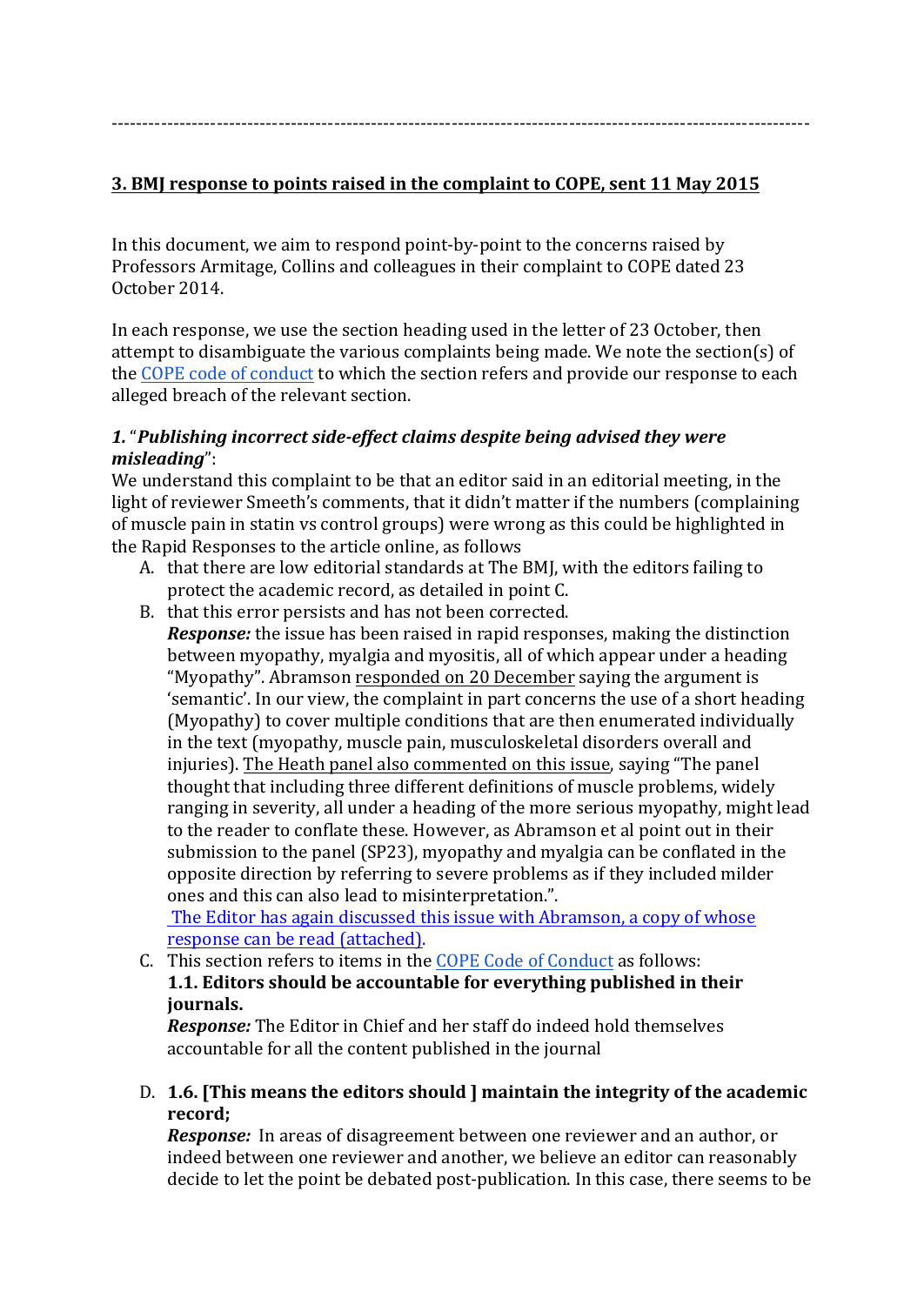continuing debate on precisely how best to represent this issue.

- E. 1.8. [This means the editors should I always be willing to publish corrections, clarifications, retractions and apologies when needed. *Response:* We believe *The BMJ* has shown itself very willing to correct and clarify all the issues raised around the publication of these articles. It seems from our detailed analysis (below) that one point may have been missed from the private concerns that were sent to the journal by Professor Collins in letters to the editor marked "not for publication" or mentioned in conversation or via third parties. We apologise wholeheartedly for all such omissions. We would once again urge Professor Collins and colleagues, as COPE has urged, to make any remaining criticisms or concerns public in the pages of the journal. We do not feel a retraction was required on this occasion, and this conclusion was supported by the Heath panel.
- F. 8.1. Editors should take all reasonable steps to ensure the quality of the **material they publish, recognising that journals and sections within journals** will have different aims and standards.

*Response:* The Heath panel concluded that the journal's processes were broadly appropriate, as did our internal review [published alongside this response]. We did however note a number of areas where we could improve our processes to make them even more robust and rigorous, and we have put this into practice. We will continue to review our processes and improve them where we can.

G. 12.1. Errors, inaccurate or misleading statements must be corrected **promptly and with due prominence.** 

*Response:* We believe errors and inaccuracies have indeed been corrected with due prominence. Although there was an interval of several months between publication of the Abramson article and its correction, discussion around the article was ongoing on the journal's website during this period. In general the pace of corrections and retractions is regrettably slow (see Steen RG:J Med Ethics 2011;37:249-253 doi:10.1136/jme.2010.040923)

## 2. "Publishing a misleading "correction" of other incorrect side-effect claims"

In essence, we read this complaint as follows. That in drafting a correction, the editor chose not to listen adequately to reviewer Smeeth on the subject of how to present the number of people complaining of side effects and also did not take adequate account of the views of Zhang *et al.* who felt moved thereafter to submit a further Rapid Response in clarification.

A. In complaining about this process of reviewing the correction and deciding what it should say, the complaint refers to items in the COPE Code of Conduct as follows: 

#### **1.6.** [This means the editors should ] maintain the integrity of the academic **record;**

#### **7.1 Editors should strive to ensure that peer review at their journal is fair, unbiased and timely.**

*Response:* Once again we had a disagreement between parties and had to decide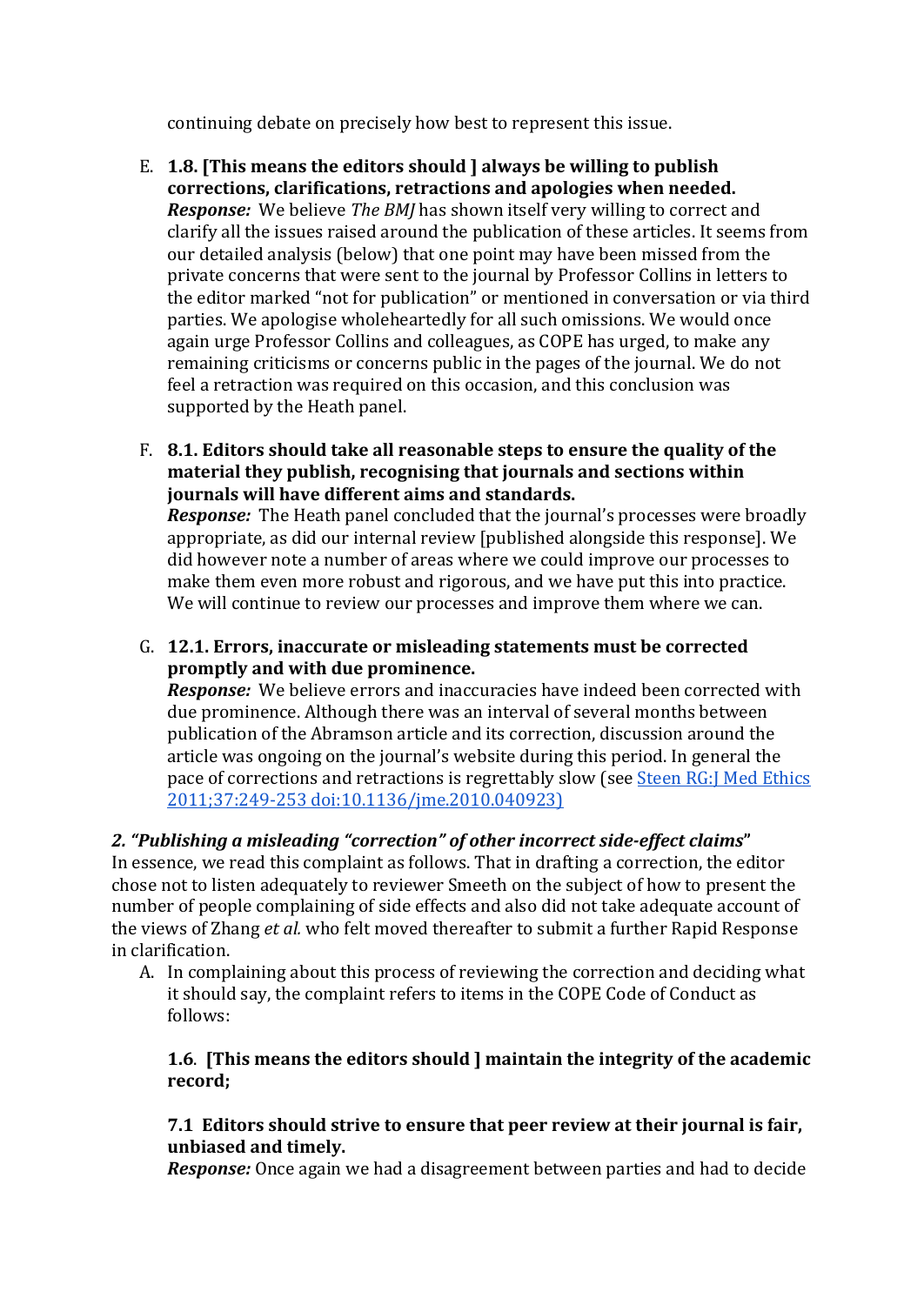how to proceed. On this occasion, the authors of the Zhang *et al*. study said the correction was fine as drafted but reviewer Smeeth felt it was not. The Editor made a decision to publish in a timely way with minor amendments to address Smeeths concern but without final resolution on this point; and to encourage further public discussion of this issue. The correspondence about the correction, between Fiona Godlee and the authors of Zhang *et al. [included below]*, and Fiona Godlee and Liam Smeeth *[also included below]*, is provided with this document.

B. 8.1. Editors should take all reasonable steps to ensure the quality of the **material they publish, recognising that journals and sections within journals** will have different aims and standards.

*Response:* Every effort was indeed made to ensure the quality of the articles and the correction, and where our critical event audit identified how processes could be improved we have amended them.

C. 17.1 Editors should have systems for managing their own conflicts of interest as well as those of their staff, authors, reviewers and editorial **board members**

**Response:** We are unsure of the relevance of this section of the code to the issue of the handling of the correction.In relation to the correction we believe we consulted the appropriate parties and asked the panel to consider its suitability. In terms of the editor's own conflicts of interest, she highlighted in the editorial announcing the convening of the Heath panel "as the editor responsible for publishing the articles, I have a vested interest in not retracting them unless the case for doing so is completely clear. So I have decided that the right thing to do is to pass this decision to an independent panel." We therefore feel that the issues of conflict of interest have been adequately handled with regard to the correction and the question of retraction.

#### 3. "Publication of inaccurate editorial and media statements accompanying the *published "correction"*

We read this complaint as being that the Editorial said that a statement about side effects was missed by peer reviewers when in fact this statement was inserted by the authors after review, in a version of the article that was not re-reviewed. Specifically, we interpret the complaint as being that the editor knew this but that she published an editorial saying something she knew to be untrue, repeated this statement to the media, and took 11 days to correct it, in breach of the following COPE guidelines:

A. 8.1. Editors should take all reasonable steps to ensure the quality of the **material they publish, recognising that journals and sections within journals** will have different aims and standards.

#### **12.1. Errors, inaccurate or misleading statements must be corrected promptly and with due prominence.**

*Response:* Professors Armitage, Collins and colleagues highlight notes on the manuscript tracking system from the Analysis editor noting that the error was introduced in the revised article that was not peer reviewed. Although this note was made before publication of the Editorial, unfortunately the Editor-in-Chief did not appreciate this point in time to amend the editorial before publication, nor at the point at which she issued the press release and discussed the matter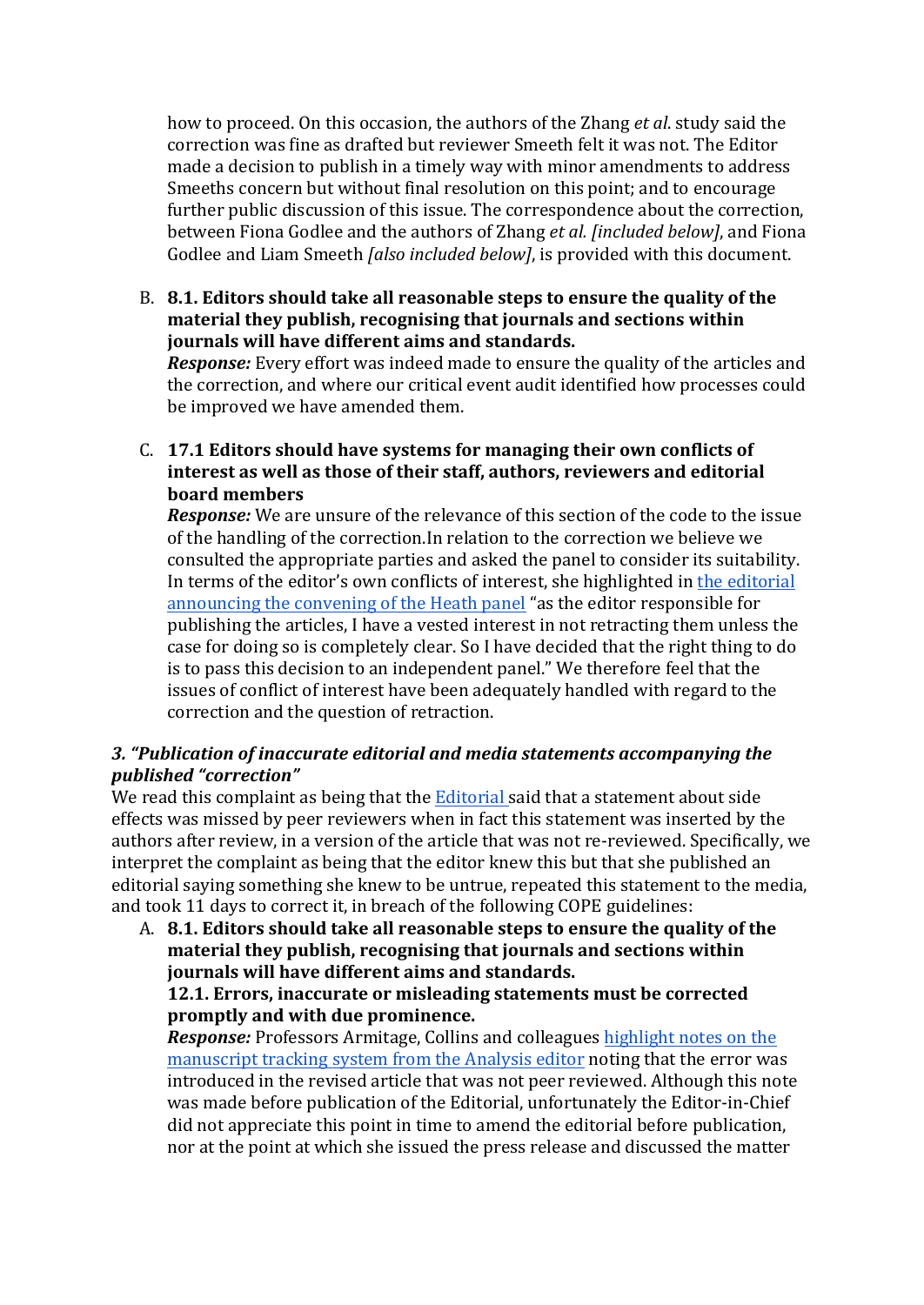with Professor Collins on the Today programme. This issue was corrected subsequently in less than two weeks, as soon as it was clear that it needed to be.

*4. "Inappropriate use of Abramson to review the accompanying paper by Malhotra* This complaint concerns the delay in making the review of Malhotra paper available, when the reviews of the Abramson paper were made available much earlier.

A. There is an implication that this was a deliberate delay due to reluctance on the part of the journal, and a disbelief in the description of a 'technical problem'. *Response:* When presenting peer review reports for articles, it is the journal's preference to present the comments separate from the article. However, the peer review of the Malhotra article was provided as comments within a PDF, which could not be easily displayed. It was therefore necessary to prepare a version of his comments that could be seen in the context in which they were provided but read easily and reliably by users of The BMJ's website. This is what is now provided as a Data Supplement to the article at

http://www.bmj.com/content/bmj/suppl/2014/07/07/bmj.f6340.DC1/See\_pee r\_review\_for\_this\_article.pdf . As this is a non-standard presentation it took us some time. We reject the suggestion that we were deliberately delaying posting of the reports.

B. The complaint is that use of Abramson to review Malhotra's article is in breach of the following COPE guidelines:

#### **7.1 Editors should strive to ensure that peer review at their journal is fair, unbiased and timely.**

**Response:** While it is not ideal with hindsight to have had Abramson review the article by Malhotra, it is not unusual to have two authors of related articles review each others work. In the light of our critical event audit we are making every effort to ensure that in future in such cases we seek a wider range of opinions; see the document detailing our audit.

**Best practice for editors** {Described by COPE as "more aspirational and [were] developed in response to requests from editors for guidance} **would include:** ensuring that appropriate reviewers are selected for submissions (i.e. individuals who are able to judge the work and are free from disqualifying **competing interests)**

*Response:* As above, we would agree that best practice would include avoiding such reviewer-author pairs.

## *5. "Questionable independence of The BMJ's review of published errors*

A. We see the essence of this complaint as being that the Heath panel wasn't in fact independent of the journal, and that its Terms of Reference come from the Editor. **Response:** We appreciate the concern that the panel was not entirely independent of all connections with the journal. We would note, however, that there is no guidance or best practice on appointing such a panel, as it is an unprecedented move. Our aim in appointing the panel was to have it act in lieu of an ombudsman. The panel was given access to all information and asked to evaluate all issues. It acted completely independent of input from the editorial team, and reached its own conclusions.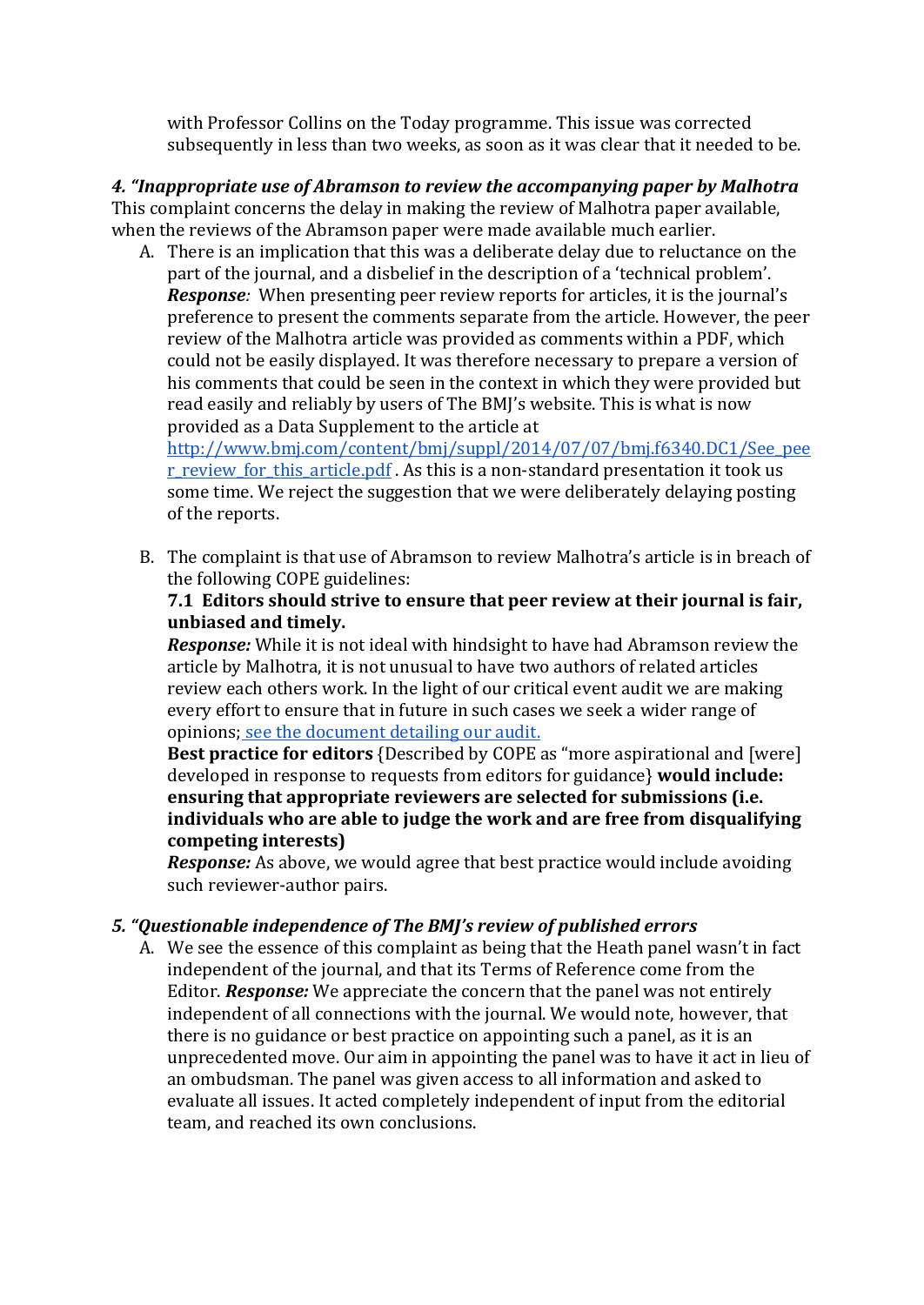- B. That the panel was not sufficiently rigorous in considering the harm caused. *Response:* In our view the panel was extremely rigorous. In fact, the independent retractionwatch website noted "This is the most detailed justification for a journal's decision not to retract a paper that we've seen in a long time, perhaps ever." But the panel was not tasked with considering whether or not statins should be prescribed and for whom.
- C. That the panel members are biased on the issues at hand and members did not declare all relevant papers and COIs, related to litigation and to collaboration with Abramson.
	- a. an undeclared paper by the chair (Heath) claiming statins cause cancer in the elderly. **Response:** We read this paper differently, as saying people on statins don't die of cardiovascular events but do die of cancers, suggesting that there is little life-saving effect of statins, but not that the statins are a cause of cancer. It says ""The most likely reason [for the observed phenomenonl is substitution of cause of death."
	- b. A paper by panel member Hippisley-Cox on statins and their side-effects (about cataracts, inter alia) is not specifically declared. *Response:* This article is, we believe, declared in the panel's materials, thus: "In 2010 we published an observational study in the BMJ to quantify unintended effects of statins which is referenced in the Abramson paper<sup>8"</sup> - 8. Hippisley-Cox J, Coupland C. Unintended effects of statins in men and women in England and Wales: population based cohort study using the OResearch database. BMJ 2010;340:c2197.
	- c. Two other undeclared papers by a panel member that made similar claims about the efficacy of statins to those made in the Abramson paper. *Response:* This concerns articles by panel member Furberg, who conflicts of interest declaration states "Publication of a large number of studies of statin and other lipid studies" but does not enumerate them.
	- d. Undeclared litigation work by panel member Furberg. *Response: Professor Furberg declares that he has done no litigation work in* the past decade related to the safety statins. Professor Furberg also asked *the iournal to note that he has been a co-author and collaborator with the Oxford group on multiple articles in the past 7 years, and might therefore be expected to be biassed in their favour, but he aims for balance.*
	- e. This is in breach of COPE guidelines: **17.1 Editors should have systems for managing their own conflicts of** interest as well as those of their staff, authors, reviewers and **editorial board members**

*Response: The BMJ* does indeed have such systems, and declares conflicts of interest for staff (listed for editors on their profile pages), authors (on each paper), reviewers (on each review) and editorial board members (listed for board members on their profile pages).

#### **17.2. Journals should have a declared process for handling** submissions from the editors, employees or members of the *editorial board to ensure unbiased review*

**Response:** The BMJ does indeed have such systems, and if we have missed any we will correct them (please see below). But we are unsure of the relevance of this guideline in the context of the panel.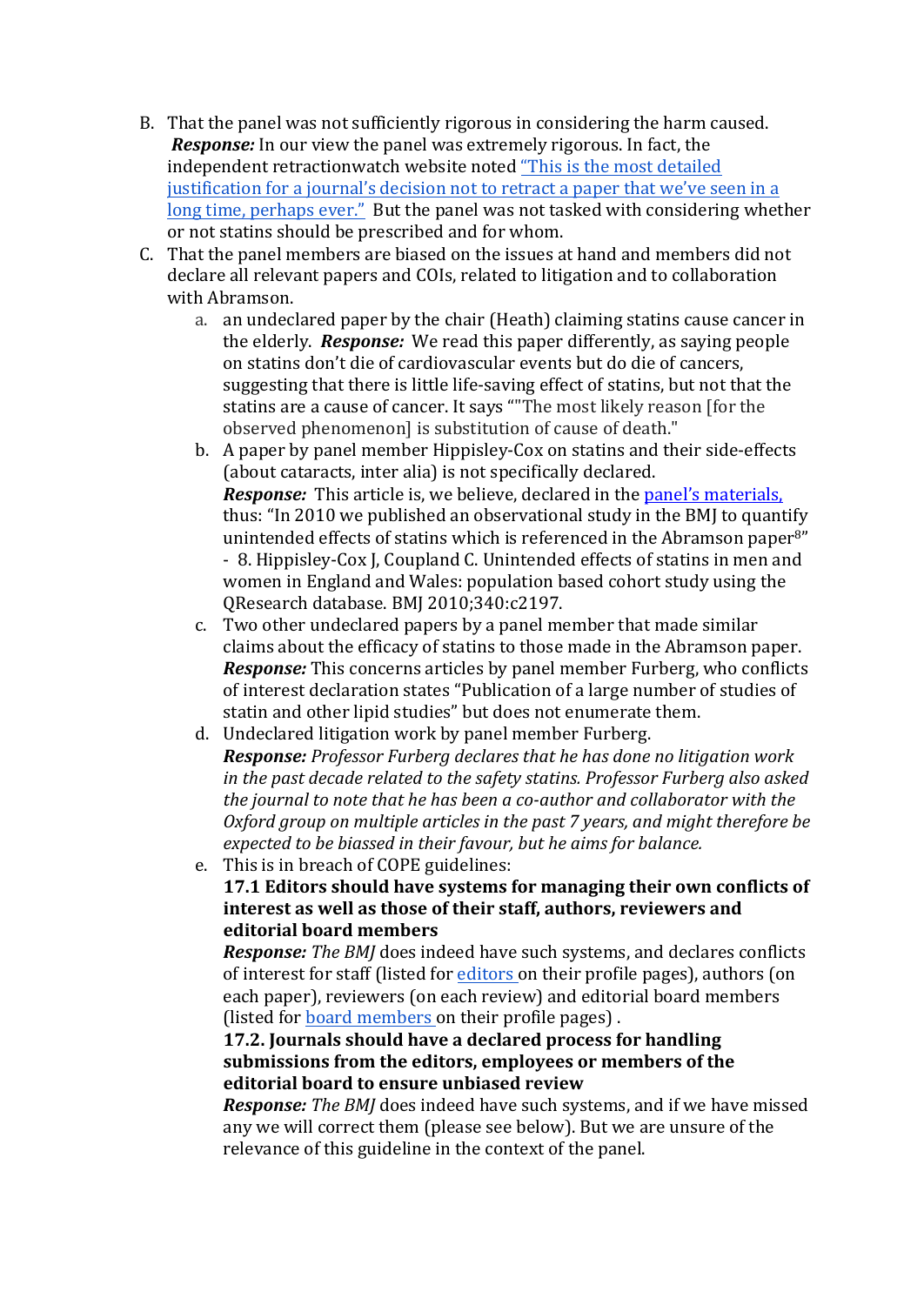## *6. "BMJ links to public statements in support of its own position"*

A. The timeline published with the panel's report links to a supporting letter with 500 signatories without pointing out that journalist Jeanne Lenzer coordinated it and we pay her for some work.

*Response:* The Editor was not aware of Lenzer's role in coordinating the letter and certainly did not commission or pay her to do so. Lenzer was at the time a freelance journalist known to do some work for the BMJ and declares that she helped coordinate the open letter after she was approached by a group of concerned physicians.

B. That Lenzer had attempted to publish this letter elsewhere without declaring that she sometimes works for The BMJ.

*Response:* As noted above, Lenzer was not acting for the journal in this regard.

C. That Lenzer published a 2013 paper listing Abramson as a collaborator and with a member of the panel as a co-author.

*Response:* As Lenzer was not involved in the work of the panel, her work with a panel member and with Abramson does not appear to be relevant. Her co-author was panel member Furberg. As noted above (point 5Cc) his conflicts of interest declaration states "Publication of a large number of studies of statin and other lipid studies" but does not enumerate them in detail. However, our understanding is that in fact Furberg had no interaction with Abramson in his role as an external reviewer of this paper.

D. This is in breach of COPE guidelines:

#### **17.1 Editors should have systems for managing their own conflicts of interest as well as those of their staff, authors, reviewers and editorial board members**

*Response:* This issue is primarily addressed above (point 5Cd). We note that as panel member Furberg is a member of The BMJ's editorial advisory board, he has a generic conflicts of interest statement in addition to the one prepared specifically for the Heath panel.

#### **17.2. Journals should have a declared process for handling submissions** from the editors, employees or members of the editorial board to ensure **unbiased review**

*Response:* As noted above we do have such systems but are unsure of the relevance here, as the Lenzer submission reported by Professors Armitage, Collins and colleagues was not submitted to *The BMJ.* 

## *7. "Inaccurate statements about materials posted with the review panel report*

Both the panel report and the accompanying editorial say that all relevant material is published, but it is not.

A. A submission to the panel about a letter by Malhotra and others to NICE was not posted. 

*Response:* As we understand it, Professor Collins wrote privately to the panel to ask about this issue and the panel declined to respond in private, preferring to discuss all these issues openly. Now that this matter is being made public, the panel have advised the journal that they did not consider the letter to NICE and Professor Collins complaint about it relevant to their work.

B. The claim to have redacted things for legal reasons is untenable - and one piece of redacted claim is reiterated.

*Response:* The journal takes legal advice when it believes content might be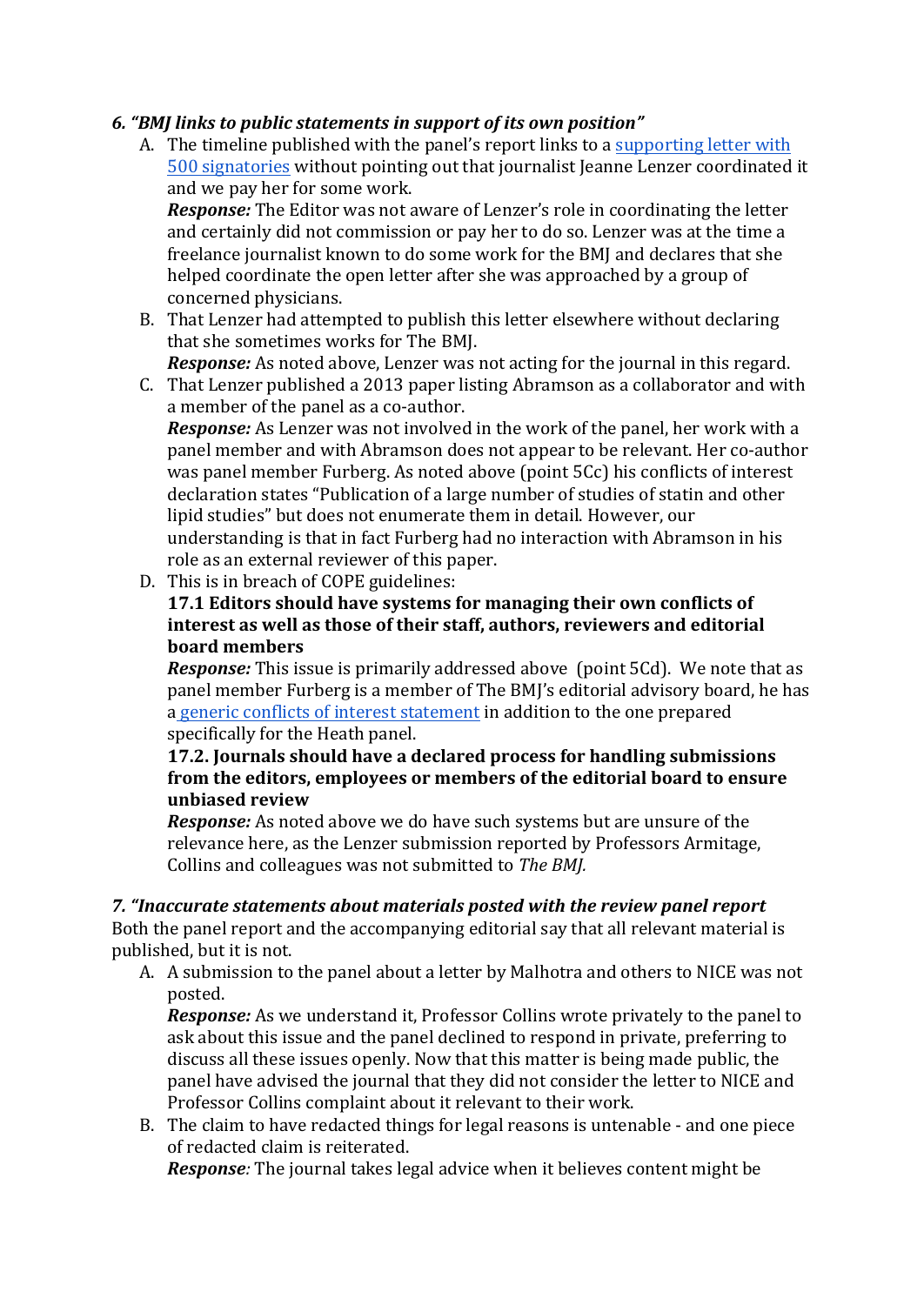defamatory or otherwise in breach of good practice. It did so on this occasion, and redacted those parts of statements that were highlighted by counsel as problematic. We continue to decline to publish this statement on legal advice.

- C. This is in breach of COPE guidelines:
	- **14.1. Editors should encourage and be willing to consider cogent criticisms** of work published in their journal.

*Response:* We believe we have shown the journal to be very willing to consider and respond to cogent criticisms. We do, however, also have to take legal advice and respond to it.

**15.1 Editors should respond promptly to complaints and should ensure there is a way for dissatisfied complainants to take complaints further. This mechanism should be made clear in the journal and should include information on how to refer unresolved matters to COPE.** 

*Response:* The journal has responded promptly and on numerous occasions to these complaints. We also make plain how to take matters further, and note that this complaint is via COPE.

**17.1 Editors should have systems for managing their own conflicts of** interest as well as those of their staff, authors, reviewers and editorial **board members.** 

*Response:* We believe we have responded on this point, above, and are unsure how it applies to this specific concern.

------------------------------------------------------------------------------------------------------

#### 4. Letter from John Abramson and colleagues, in response to the letter of complaint from Armitage et al, sent to The BMJ 20 March 2015 and included with the response to COPE, 11 *May 2015*

We would like to thank Prof. Collins et al for the opportunity to respond to their ethics complaint regarding our BMJ article of October 2014.<sup>1</sup> First Prof. Collins et al state that in the section of our paper titled "Myopathy," we "misleadingly compared" the rates of myopathy (as defined by CTT) to the rates of musculoskeletal symptoms reported in the NHANES observational study, "which did not assess myopathy" and which "had no 'blinded' comparator group." Second, Prof. Collins et al raise concern about our having failed to respond to an "error" in our original manuscript that had been pointed out by a peer reviewer: that the frequency of musculoskeletal symptoms reported in the manuscript was "misleading" because only musculoskeletal symptoms among statin users were ascertained, without taking into account the fact that "muscle pain is incredibly common in the general population." And finally, Prof. Collins et al state that in response to Cochrane Collaboration statin trial reviewers' Rapid Response, which expressed concern about our use of the term "myopathy," the BMJ allowed us "to repeat our misleading claim."

None of these statements about the article as published in the BMJ or our response to the Cochrane Collaboration statin trial reviewers is correct.

 $1$  Abramson J, Rosenberg H, Jewell N, Wright JM, Should people at low risk of cardiovascular disease take a statin? *BMJ* 2013;347:f6123 doi: 10.1136/bmj.f6123 (Published 22 October 2013, Correction May 15, 2014)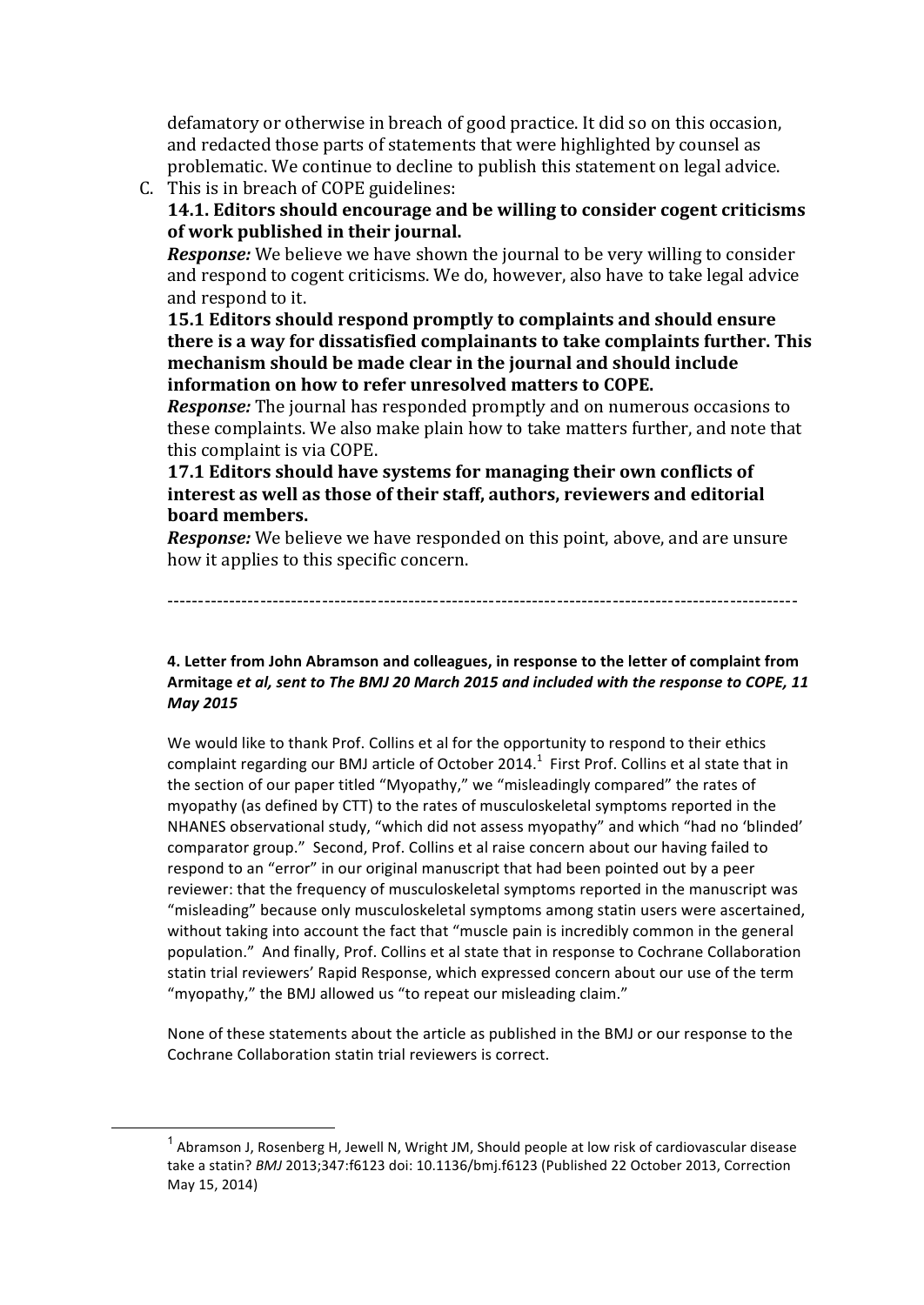Addressing the first issue, Prof Collins et al wrote in their complaint that, under the heading of "Myopathy," we had "misleadingly compared" the rate of statin-associated myopathy reported in the CTT meta-analyses "(i.e. a severe muscle problem with a specific definition)" to the rate of more common statin-associated musculoskeletal symptoms based on the NHANES survey as reported by Buettner et al<sup>2</sup> "(which did not assess myopathy)".

Notwithstanding the opinion of Prof. Collins et al about what the definition of myopathy should be, there is not one universally accepted definition. We relied upon the approach taken by Fernandez et al in the Cleveland Clinic Journal of Medicine, titled "Statin myopathy: A common dilemma not reflected in clinical trials,"<sup>3</sup> cited as footnote 11 in our Rapid Response of 20 December 2013. This article acknowledges that "little consensus exists on how to define the adverse muscle effects of statins, which may contribute to the underdiagnosis of this complication." The authors define three categories of statin-induced myopathy: myalgia (muscle symptoms without elevation of CK enzyme), myositis (elevated CK with or without muscle symptoms), and rhabdomyolysis (muscle symptoms with CK level ≥ 10 times the upper limit of normal). These authors' broad definition of myopathy is clear in the following excerpt:

Another reason [statin-induced myopathy is so uncommon in clinical trials] is that these trials were designed to assess the efficacy of statins and were not sensitive to adverse effects like muscle pain. When they looked at myopathy, they focused on rhabdomyolysis—the most severe form—rather than on myalgia, fatigue, or other minor muscle complaints.

This broader definition of "myopathy" is consistent with that presented in the 2002 American College of Cardiology/American Heart Association/National Heart, Lung, and Blood's "Clinical Advisory on the Use and Safety of Statins."<sup>4</sup> Focusing specifically on the use of the term "myopathy," this document states that because the terminology describing muscle toxicity was inconsistent, it would provide more specific definitions. "Myopathy" was then defined as "a general term referring to any disease of muscles." Under the general heading of myopathy, the document identified three subcategories of muscle problems:

- Myalgia—muscle ache or weakness without creatine kinase (CK) elevation.
- Myositis—muscle symptoms with increased CK levels.
- Rhabdomyolysis—muscle symptoms with marked CK elevation (typically substantially greater than 10 times the upper limit of normal [ULN]) and with creatinine elevation (usually with brown urine and urinary myoglobin).

The Canadian Working Group on statin adverse events and intolerance also chose to adopt the broad definition of myopathy as a collective term encompassing all forms muscle disease:5

<sup>&</sup>lt;sup>2</sup> Buettner C, Davis RB, Leveille SB, et al, Prevalence of Musculoskeletal Pain and Statin Use, *J Gen Intern Med*, 2008; 23:1182–6

 $3$  Fernandez G, Spatz ES, Jablecki C, Phillips PS, Statin myopathy: A common dilemma not reflected in clinical trials, *Cleveland Clinic Journal of Medicine*, 2011;78:393-403

<sup>&</sup>lt;sup>4</sup> Pasternak RC, Smith SC, Bairey-Merz CN, et al., ACC/AHA/NHLBI Clinical Advisory on the Use and Safety of Statins, *Circulation* 2002;106:1024-1028.

 $<sup>5</sup>$  Mancini GBJM, Baker S, Bergeron J, et al., Diagnosis, Prevention, and Management of Statin Adverse</sup> Effects and Intolerance: Proceedings of a Canadian Working Group Consensus Conference, *Canadian Journal of Cardiology,* 2011; 27: 635–662.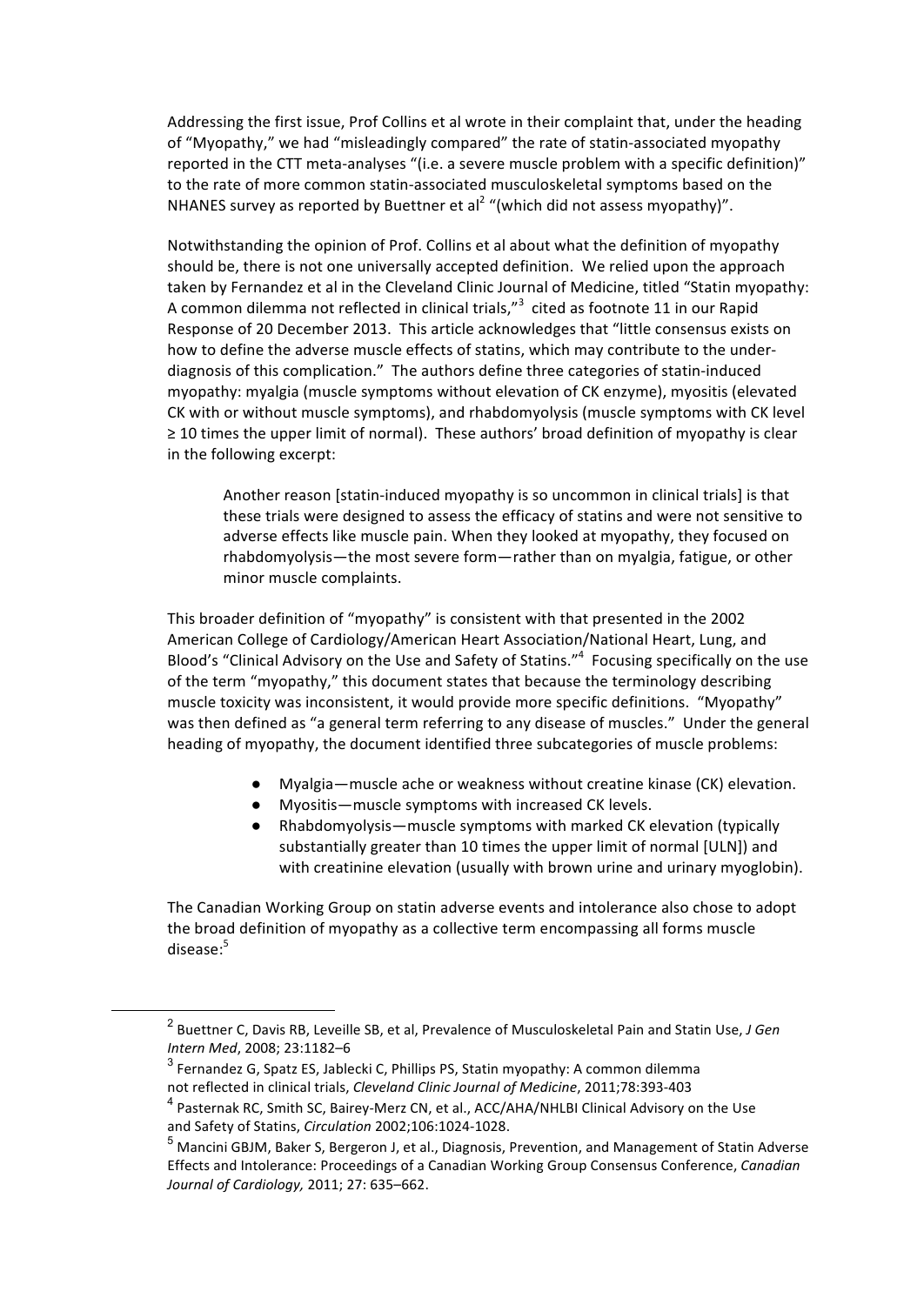The term does not necessarily connote symptoms or any degree of CK elevation. For example, several myopathies may present with normal CK levels, including steroid myopathy, critical-illness myopathy, pediatric dermatomyositis, myotonic dystrophy type 2, and the periodic paralyses. Indeed, biopsy evidence suggests that even some statin induced myopathic changes may be present in the context of normal CK levels.

On the other hand, the CTT as well as the National Lipid Association and the FDA, have chosen to define myopathy as having muscle symptoms and CK levels > 10 times the upper limit of normal. This measure of a statin-induced muscle problem is limited to significant muscle inflammation, a small subset of the broader category of statin-related muscle problems. Which of the two definitions is most relevant is a matter of opinion, but use of one definition or the other is neither factually wrong nor misleading.

The external panel appointed by The BMJ to determine whether retraction of our article was warranted, wrote this about our use of term "myopathy":

The panel thought that including three different definitions of muscle problems, widely ranging in severity, all under a heading of the more serious myopathy, might lead to the reader to conflate these. However, as Abramson et al point out in their submission to the panel (SP23), myopathy and myalgia can be conflated in the opposite direction by referring to severe problems as if they included milder ones and this can also lead to misinterpretation.

The frivolous nature of the ethics complaint by Prof. Collins et al about our reporting multiple types of statin-related muscle symptoms under the single heading of "Myopathy" is made clear in Prof. Collins' citation of a 2014 article in his request for retraction of our BMJ article:<sup>6</sup>

These carefully conducted randomised trials and meta-analyses of trials (along with meta-analyses of relevant observational studies; for example, Macedo et al; BMC Medicine 2014)...

Four out of five of the authors of the article by Macedo et al are members of the Cochrane Heart Group.<sup>7</sup> Under the heading titled "Myopathy," this article includes multiple definitions of muscle problems associated with statin use: an increased odds ratio of myopathy with no definition, a significant decrease in grip strength associated with statin therapy in both men and women, $8$  CTT's finding of increased risk of myopathy (without definition), and the results of an observational study showing that the prevalence rate of any myopathic event (which used the ACC/AHA/NHLBI definition described above<sup>9</sup>) associated with statin initiation is approximately 250 such events per 10,000 person years. Although

6

http://journals.bmj.com/site/bmj/statins/SP15%20Note%20from%20Rory%20Collins%20for%20the% 20panel%20considering%20the%20retraction%20of%20Abramson%20and%20Malhotra%20papers.p df Accessed April 12, 2015

Unintended effects of statins from observational studies in the general population: systematic review and meta-analysis, *BMC Medicine*, 2014;12:51. http://www.biomedcentral.com/1741-7015/12/51 Accessed April 12, 2015.

Ashfield TA, Syddall HE, Martin HJ, et al, Grip strength and cardiovascular drug use in older people: findings from the Hertfordshire Cohort Study. Age Ageing 2010, 39:185-191.

 $9$  Nichols GA, Koro CE: Does statin therapy initiation increase the risk for myopathy? An observational study of 32,225 diabetic and nondiabetic patients. *Clin Ther*, 2007, 29:1761-1770.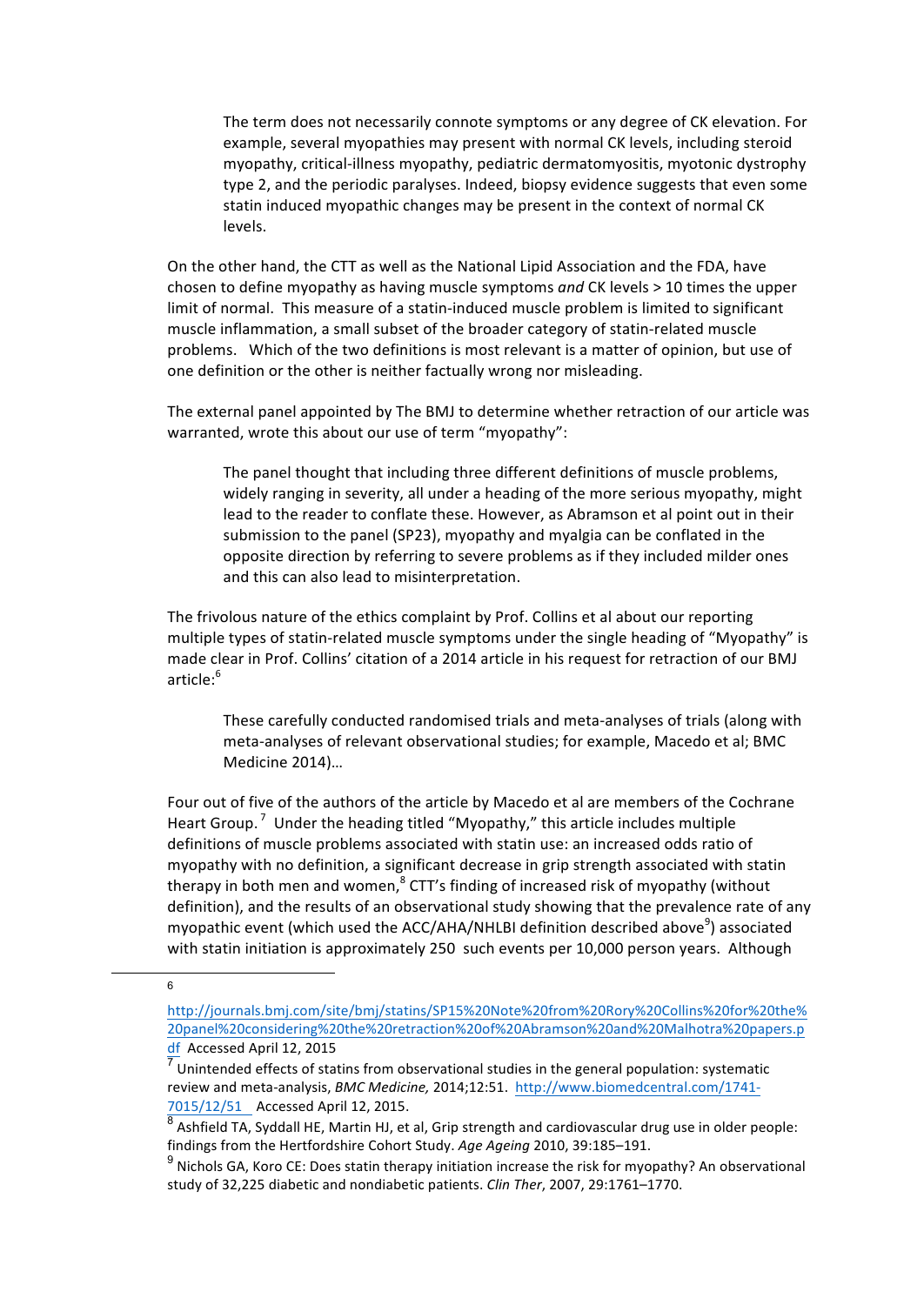not stated in the article by Macedo et al, 95% of the myopathic events reported in this last study were either myalgia or myositis, $10$  not meeting the CTT's criteria for myopathy.

In retrospect, had we stated explicitly that we were using the broader definition in the "Myopathy" section of our paper, this confusion would have been avoided. But our comparison of the rates of myopathy as defined by CTT (symptoms plus CK levels > 10 times normal) to the absolute increase in the number of statin-users vs. non-users experiencing musculoskeletal symptoms would not have changed. However, it should be noted that neither the 2012 nor 2015 CTT meta-analyses state that their definition of "myopathy" is limited to people with muscle symptoms plus enzyme elevations (this definition is relegated to a footnote). Although we think the CTT's approach minimizes the frequency with which people treated with statins experience muscle symptoms, we do not feel that this warrants a letter of complaint about the Lancet's CTT publications to the Committee on Publication Ethics.

Addressing the second issue, Prof Collins et al state that we failed to respond to a peer reviewer's comment that the results from the NHANES study in our manuscript were misleading because (in essence) we presented uncontrolled data on the rate of musculoskeletal symptoms reported by statin users in the NHANES survey. Had this data been uncontrolled, Prof. Collins et al would have been correct that it was meaningless because musculoskeletal symptoms are so common in the general population. However, in order to determine the "muscle effects" of statins, Buettner et  $al<sup>11</sup>$  used the NHANES database to compare the prevalence of any musculoskeletal pain in statin users and nonusers among a sample of 3,580 adults  $\geq$  40 years of age.

In response to the peer reviewer's comment, we wrote to BMJ editors:

The NHANES data [were] not simply the incidence of muscle pain in statin-takers, but the difference in prevalence of muscle pain between statin takers and non-statin takers, so this should be an accurate reflection of the effect [of] statins on the prevalence of muscle pain. This was clarified in the updated manuscript.

Based on the reviewer's comment, we revised the language in the published article to clarify that the NHANES data did not simply reflect the background incidence of muscle pain in statin users, but rather the authors compared the prevalence of muscle symptoms in statin users and non-users.

Finally, the ethics complaint by Prof. Collins' et al states that when Cochrane Collaboration statin trial reviewers pointed out our "error" conflating myopathy (per the definition adopted by CTT) with the broader category of statin-related muscle problems (described above) in Rapid Response letters, "the BMJ allowed Abramson et al to repeat their misleading claim instead of correcting it."

The Cochrane reviewers letter stated:<sup>12</sup>

They also conflate muscle pain (myalgias), an important side effect of statins, with myopathy, a rare and more serious problem, both of which warrant ongoing study.

 <sup>10</sup> *Ibid.*

<sup>&</sup>lt;sup>11</sup> Buettner et al, op.cit.

<sup>12</sup> *BMJ* 2014;348:g1520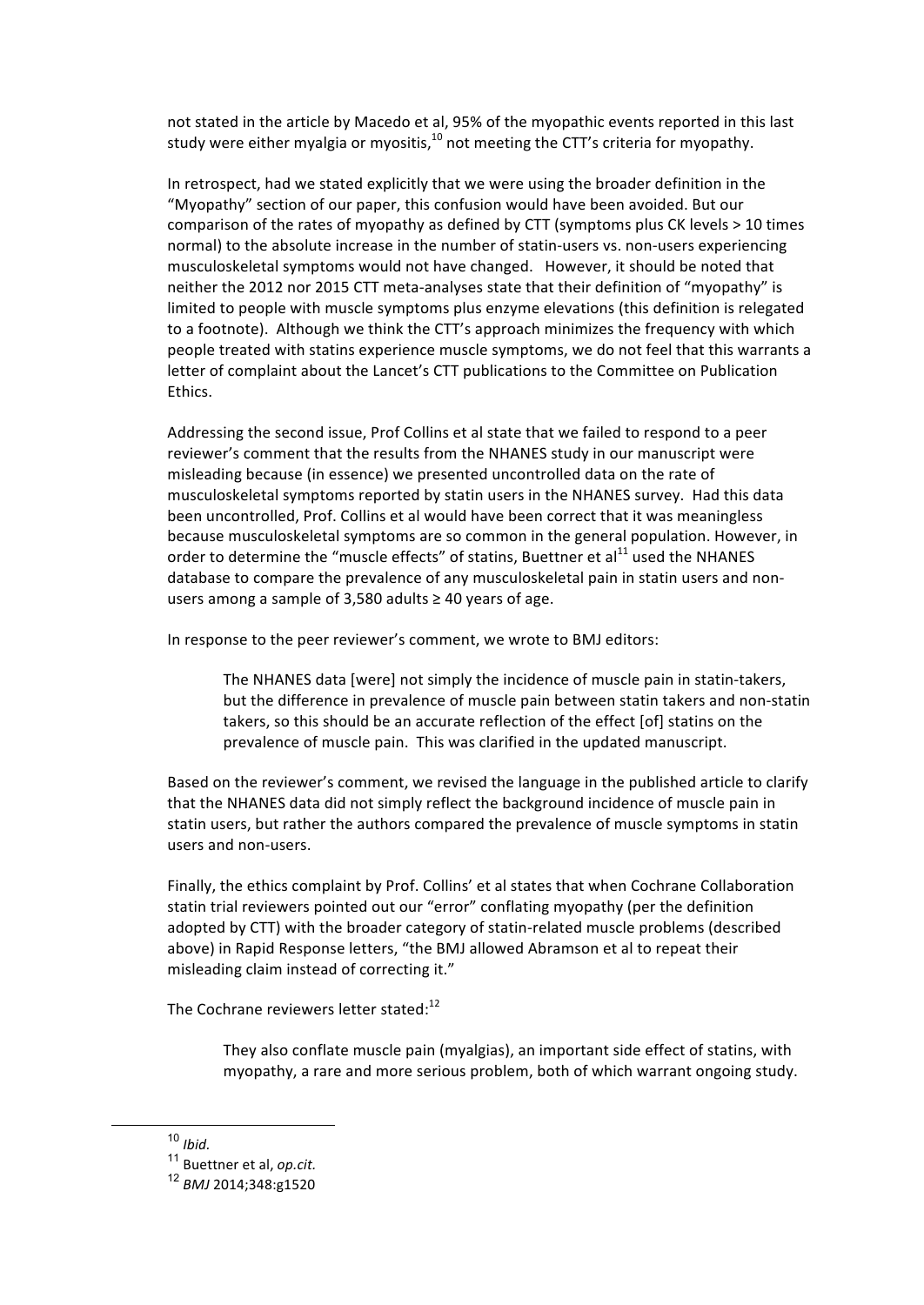We responded: $13$ 

This is a semantic criticism, with which we disagree. From a practical point of view, statin induced myopathy includes: myalgia (muscle symptoms without raised creatine kinase), myositis (raised creatine kinase, with or without muscle symptoms), and rhabdomyolysis (creatine kinase >10 times the upper limit of normal).<sup>14</sup> Furthermore, histopathological findings of myopathy occur in patients with or without muscle symptoms and normal creatine kinase levels.<sup>15 16 17</sup>

Ironically, two of the three Cochrane reviewers who submitted the Rapid Response in question were co-authors on the paper by Macedo et al, whose section titled "Myopathy" didn't only conflate myalgias with myopathy, but also failed to inform readers which definition pertained to which findings.

The external panel appointed to adjudicate Prof. Collins' request for retraction of our BMJ article did not find fault with either the editors' selection of Rapid Responses sent to us, or with our replies:

#### **Rapid responses**

#### Assessment

The journal received several rapid responses that raised substantive criticisms and discussion of the Analysis article. The editors' selections of rapid response letters that were directed to John Abramson for further response and discussion were appropriate. Editors' decision-making about those selections and their follow-up was executed in a timely manner. John Abramson and colleagues responded to the selected letters promptly.

In conclusion, we do believe there is an important ethical issue raised by our article and The BMJ's editorial decisions related to our article. The unrelenting harassment we have been subjected to by Prof. Collins—in the media, in the demand for retraction of our paper that was unanimously rejected by the external panel (with Prof. Collins having been unwilling to make public the concerns he expressed to The BMJ about our paper prior to the panel's decision), and now through a letter of complaint to the Committee on Publication Ethics about The BMJ's handling of our article—is creating an atmosphere in which responsible scientific discourse is being strongly discouraged. Specifically, these ongoing tactics are inimical to improving our understanding of the benefits and risks of statins. If this process is allowed to continue or be repeated, a great disservice will be done to the public.

John Abramson, Harriet Rosenberg, Nicholas Jewell, J M Wright

(John Abramson and Nicholas Jewell serve as experts in litigation, including cases involving statins)

 <sup>13</sup> *BMJ* 2014;348:g1523

<sup>&</sup>lt;sup>14</sup> Fernandez G, Spatz ES, Jablecki C, Phillips PS, Statin myopathy: A common dilemma not reflected in clinical trials, *Cleveland Clinic Journal of Medicine*, 2011;78:393403

 $15$  Draeger A, Monastyrskaya K, Mohaupt M, et al, Statin therapy induces ultrastructural damage in skeletalmuscle in patients without myalgia, Journal of Pathology, 2006; 210: 94-102.

<sup>&</sup>lt;sup>16</sup> Association between statin-associated myopathy and skeletal muscle damage, *Canadian Medical Association Journal*, 2009;181(12):E11E18.

<sup>&</sup>lt;sup>17</sup> Phillips PS, Haas RH, Bannykh S, et al, Statin Associated Myopathy with Normal Creatinine Kinase Levels, Annals of Internal Medicine, 2002;137:581585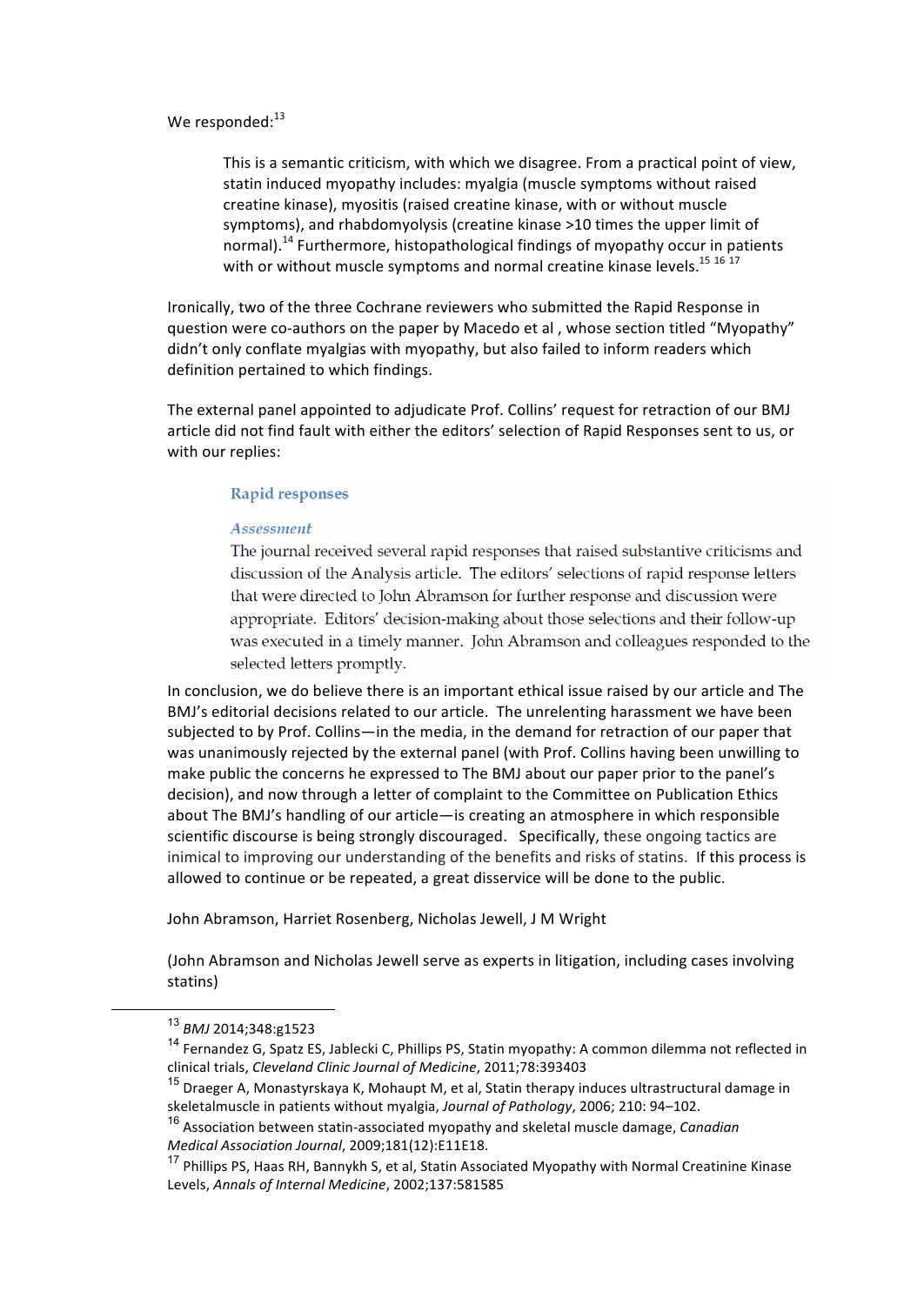#### **5. Response to COPE from Tim Brooks, CEO of BMJ sent to The BMJ 4 May 2015** and included with the response to COPE, 11 May 2015

In its response to a complaint from Professor Sir Rory Collins, the Committee on Publication Ethics (COPE) invited both *The BMJ's* editor Dr Fiona Godlee and 'the publisher' to respond. After discussion we determined that the 'publisher' response was probably best coming from me. Dr Godlee reports to me, and as CEO I have a fiduciary responsibility to the board of BMJ, as well as to our owner, the British Medical Association (BMA).

(It should be noted that – as stated every week in *The BMJ* - the BMA cedes complete editorial independence to the Editor-in-Chief. The Association's assurance of quality control stems from BMA Council's sole authority to appoint and remove the Editor-in-Chief). 

The issue is whether taking statins is on balance a good thing or a bad thing for people who are at lower risk of heart disease. (There is little if any dispute that statins are good for people at elevated risk). Prof Collins believes they are a good thing. Others  $$ including John Abramson, the author of the original piece that triggered Prof Collins's complaint – don't agree. The issue is important, because the work of Prof Collins's unit, the Clinical Trial Service Unit at Oxford University, and others has directly informed new UK and US guidelines that greatly extend the universe of adults for whom statins are recommended as routine medication.

Professor Collins's original complaint to *The BMJ*, in October 2013, has proliferated and ramified through correspondence and investigation such that the files are centimeters thick. It would take the kind of obsessive who read the entire report of the Warren Commission into Kennedy's assassination, to plough through it all.

Also published here  $-$  and slightly more digestible  $-$  are the journal's responses to the points raised by Professor Collins in his complaint to COPE and by COPE in its response to Collins. As 'publisher', I am going to stand back from the detail and make some fairly basic observations.

The BMJ made some mistakes in the editing process as a result of which author errors, relating to statistics about reported side effects from statins were not picked up. The *BMJ* and the authors of the two articles concerned have corrected them. As with all organisations committed to self-improvement, *The BMJ* has sought to learn from those mistakes and tighten or create procedures to avert their recurrence. I am satisfied it has done so, and thus has benefited from this episode. This does not mean the journal will not make mistakes in the future. It is edited by humans. What is important is how you deal with the mistakes you make. To be clear: The BMJ has done nothing wrong in publishing these papers as part of a scientific debate. The panel found that the error did not compromise the principal arguments made in either of them.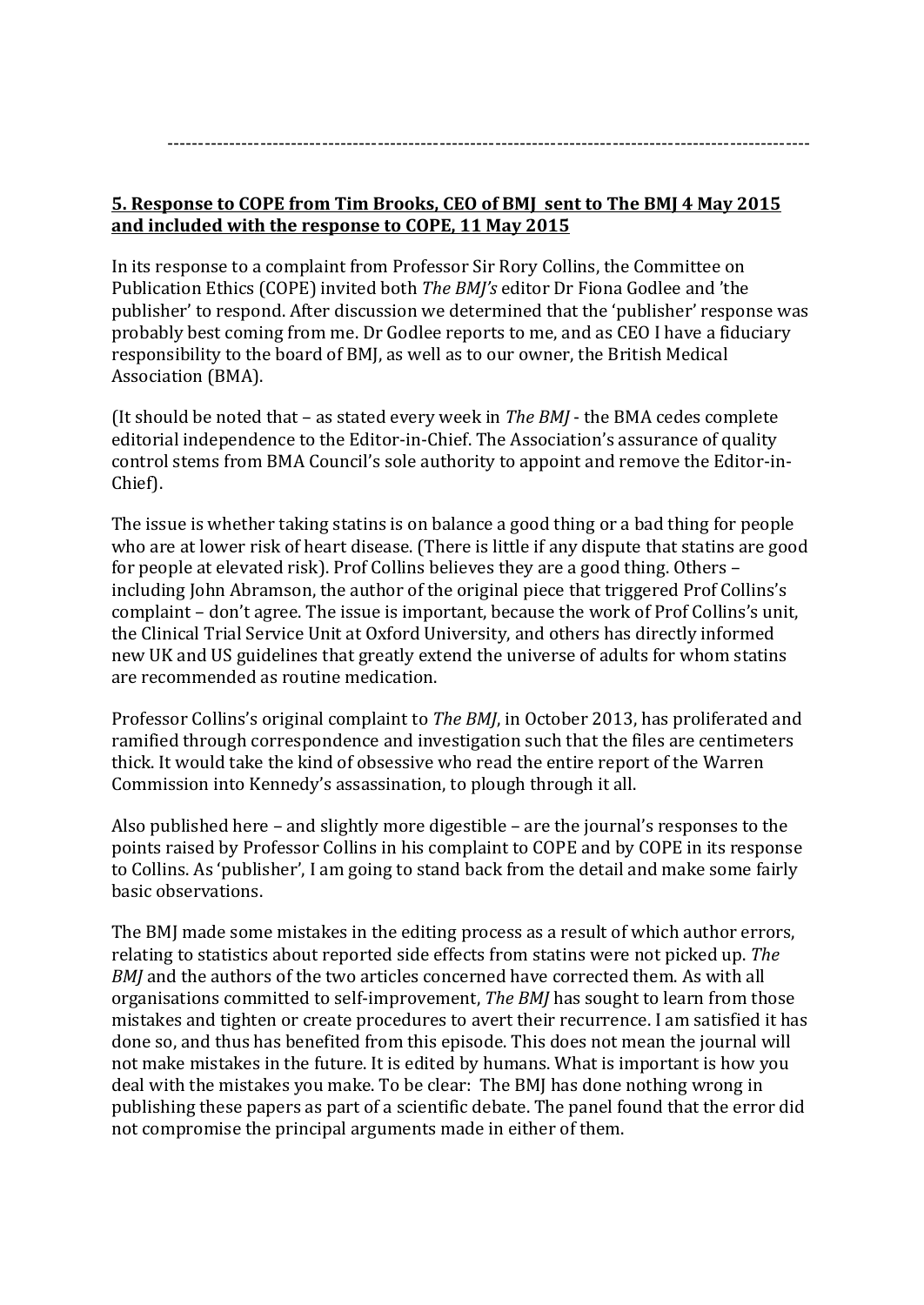From the outset, Dr Godlee has invited Prof Collins to state his views in writing in *The BMJ*. He has yet to do so: despite stating it at great length, in a series of letters marked 'not for publication'. Rather than take up this invitation, in fact, he had recourse *to The Guardian*, in March last year, to attack *The BMJ* for publishing the original pieces.

As a result of the article in *The Guardian*, the BBC's Today programme followed up the story, on March  $22<sup>nd</sup>$  last year, with a live interview of both parties. In this interview, Prof Collins said that when he first complained to Dr Godlee, she 'fobbed me off'. I reproduce here that first email exchange, so that you can judge for yourself whether this is right. Note that Dr Godlee's reply was made on the very same day that she received the initial complaint:

On 30 Oct 2013, at 05:34 pm, Rory Collins wrote: Dear Fiona It seems that you and the BMJ have decided to take a stand against the widespread use of statins to protect people from suffering heart attacks and strokes. I can guess at some of the reasons, but I would very much welcome an opportunity to discuss this with you since I do think that there is a danger that mis-representation of the evidence in the BMJ could cause a lot of harm, which I know is not your intention. Might it be possible for me to drop by your offices sometime soon when I am in London to discuss my concerns — as well as, of course, yours? Best wishes,

On 30 Oct 2013, at 18:27, Fiona Godlee wrote: Dear Rory. Very happy to meet. Julia will be able to suggest some dates. As for the BMJ's position on statins, I don't think we have one. The article by Abrahams [*sic*] and co was submitted and peer reviewed and published in the usual way. I guess they might have chosen the journal because of our too much medicine campaign. If there is anything factually incorrect or misleading in it, I would urge you to send a rapid response which we would almost certainly want to publish as a letter. In fact I do hope you will do this anyway as readers will want to know what members of the CTT collaboration make of these authors' analysis. If you have any difficulties submitting a rapid response, our letters editor Sharon Davies can help and is copied in. All best wishes, Fiona

Prof Collins insisted that correction of editing errors was insufficient, and that the only remedy was for *The BMJ* to retract the offending articles. Retraction of papers in a scientific journal, as many readers will understand, is a very rare event. Normally it occurs only if the underlying research is shown to be entirely unreliable, either as a result of fraud or profound error, or if the research reported is unethical or plagiarised.. Otherwise scientific publishing relies upon the process of publication and counterpublication to drive thinking forward in the area under inquiry.

Dr Godlee - determined throughout this process to ensure that right was done to all concerned, including of course the original, complained-of authors - took the unprecedented step of establishing an independent panel of experts to assess Prof Collins's complaint and to judge whether indeed the original articles should be retracted. She undertook in advance to abide by their decisions. – and has done so.

In his own submission to that panel, Prof Collins wrote that Abramson and the other authors concerned seemed to have a 'deliberate intent to mislead the medical profession and the public despite the potential for harm to patients': an astonishing allegation. The panel concluded that there was nothing in the articles to suggest the authors acted malevolently or fraudulently.

Prof Collins's response to the establishment of this panel was to speak to *The Guardian* again. He dismissed the idea that the panel was independent, and called for the General Medical Council or the Department of Health to investigate instead. The panel, for the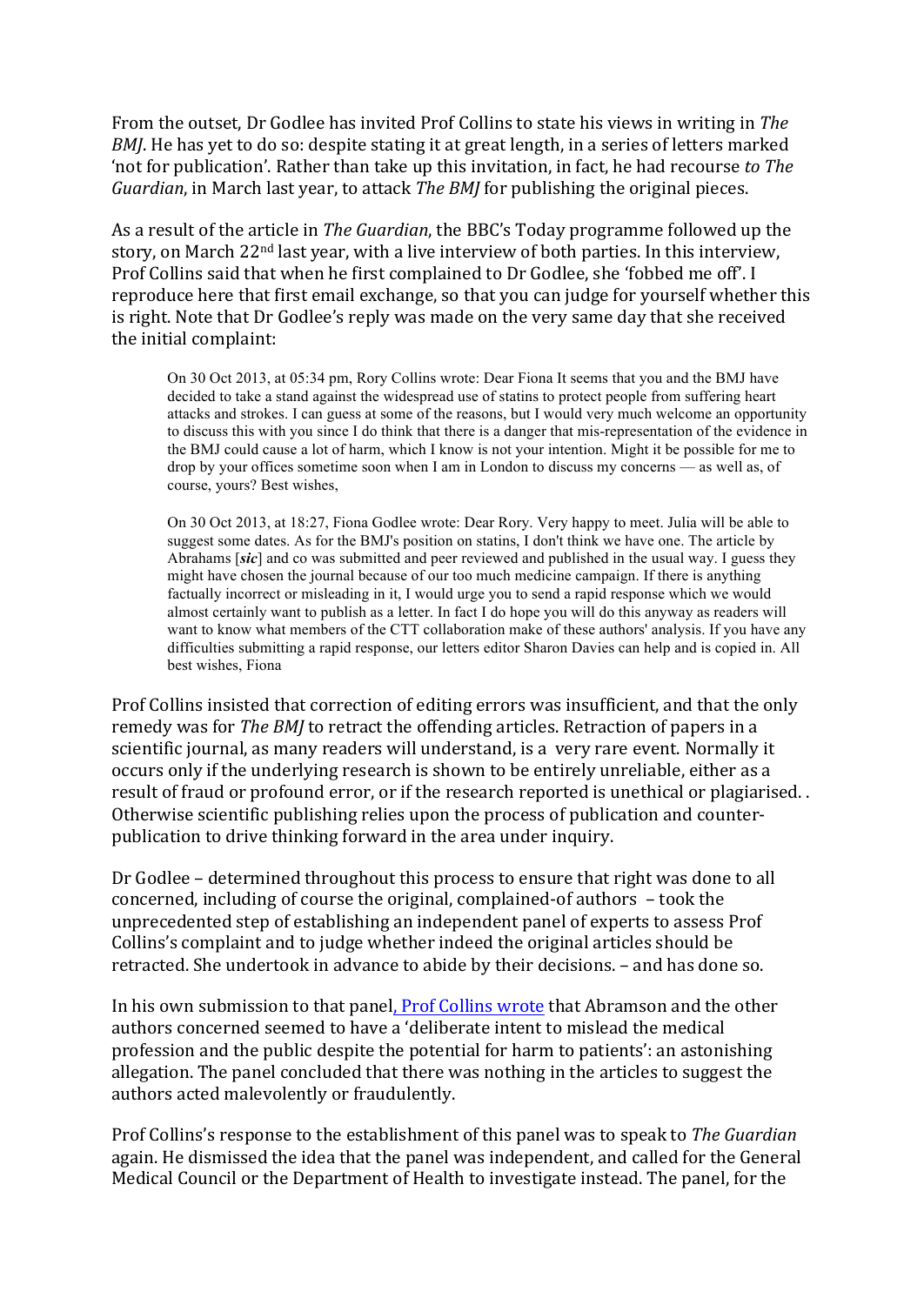record, included, among others, the Senior Deputy Editor of the *Annals of Internal Medicine*, (one of *The BMI's* main competitors), a professor of cardiology and of public health at Yale; and a professor of pharmacoepidemiology at the London School of Hygiene and Tropical Medicine. By accusing *The BMJ* of investigating itself, Prof Collins appeared to characterise the panel members as Dr Godlee's poodles. I don't know what they made of that.

The panel reported that it had no contact with *The BMJ* about its deliberations. The panel's findings were published in full by *The BMJ*, along with all the accompanying documentation, and all of that can be found online. The panel made a number of recommendations to the journal for improving procedures, but *unanimously* rejected Collins's view that the articles should be retracted, and noted with concern that he did not use the pages of the journal, as repeatedly offered, to make his counter-arguments.

RetractionWatch – an independent website/pressure group which works to keep scientific publishing honest – commented on the publication of the panel's work: 'This is the most detailed justification for a journal's decision not to retract a paper that we've seen in a long time, perhaps ever'.

Two further things I would like to note. In his submission to the panel, Collins detailed the grants received by his unit to fund research over the past 20 years (until one year ago) [*Editor's note: this refers to the time of writing, May 2015*]. Merck (which makes many hundreds of millions of dollars every year from cholesterol-lowering drugs) has funded the Unit's work to the tune of  $£179,700,000$  over the past 20 years. The next biggest funder has been Schering-Plough – which was acquired by Merck in 2009 – at  $£40m$ . That combined total is equivalent to a run rate of  $£900,000$  per month every month for 20 years; in today's money that amount is almost certainly more than  $£1m$ per month, on average. After Merck/Schering, the next biggest funder in Collins's declaration was the Medical Research Council at  $£13,700,000$  over the 20-year period. That money does not of course go into Prof Collins's pocket: it is to fund the research; but he is right to declare such funding as a potential conflict of interest.

Trials included in the Cholesterol Treatment Trialist's Collaboration (CTTC) were, as Abramson noted, funded by statin manufacturers (a fact acknowledged by Prof Collins and the CTTC). Abramson for his part correctly declared as conflict of interest that he and one of his co-authors serve as experts for plaintiff's lawyers in drug industry litigation (including statins).

Abramson, author of the original article that triggered the complaint, is a lecturer in health policy at Harvard Medical School; somebody whose views on mass medication in principle merit respect just as Prof Collins views do. The possibility for differing views on this, as on every scientific subject, was exemplified by a letter to *The BMI* from Klim McPherson, Visiting Professor of Public Health Epidemiology at Oxford University – in other words a colleague of Prof Collins. He described the NICE guidance on statins, which is based directly on Prof Collins's work, as 'foolhardy'. He subsequently told a *BMJ* journalist 'It is quite obvious to me that muscular myopathy is much more common than Rory  $[Collins]$  believes and that it's quite disabling'.  $[BM]$  2014;349:g5007].

I have no idea whether Collins or McPherson is closer to the truth on this point. The truth in science – as in every field of human enquiry - is generally speaking beyond our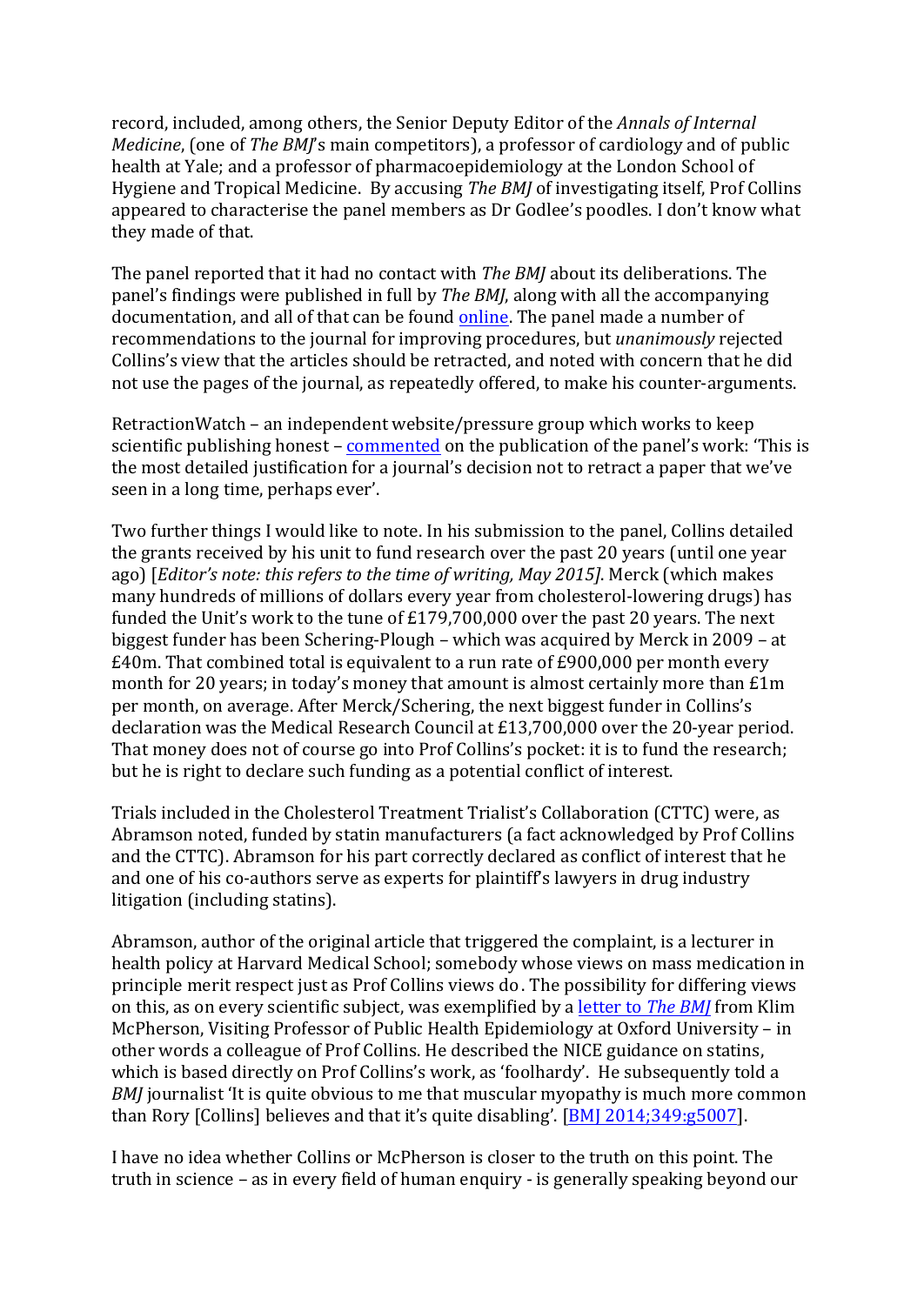grasp. We advance towards it haltingly, through debate and discussion, through trial and  $-$  yes  $-$  error, enduring reverses and encountering blind alleys, as we ascend towards this summit of righteous knowledge; only to discover that the ascent is of a convex slope, and what we thought of as the peak, is merely a foothill on the journey. As Voltaire said: 'Doubt is not a pleasant state; but certainty is a ridiculous one'.

*The BMJ*, through this process of patiently and openly dealing with Prof Collins's complaints, has opened up its internal workings to a degree that is possibly unmatched, and certainly not exceeded, by any other scientific journal. This has made it a better journal. I am proud of the work of Dr Godlee and her team, and I stand by that work, and by them. I trust that this is the end of this matter – although not, of course, the end of the debate on the role of statins in prescribing habits.

-----------------------------------------------------------------------------------------------------------------

#### **6. Email correspondence between Fiona Godlee and Liam Smeeth, May 2014**

On 11 May 2014, at 18:18, Fiona Godlee <fgodlee@bmj.com> wrote:

Many thanks Liam. I will strengthen the comment about the uncontrolled nature of the data and the equal rates in active and placebo arms in the RCTs. I sent the text of the correction to Zhang et al, and they have come back saying they are happy with the interpretation placed on their data in the correction, so I propose to leave the 9% figure as it stands. Many thanks again for your help. Best wishes, Fi

On 9 May 2014, at 17:05, Liam Smeeth <Liam.Smeeth@lshtm.ac.uk> wrote:

Dear Fiona

two comments.

1. While they have apologised, they have also undertaken a new misleading calculation to come up with a figure of 9%.

As I said in my referee's report:

In the randomised Heart Protection Study, almost one third of people in both arms (i.e. including the placebo arm) complained of muscle pain and the effect estimate was 0.99 (95% CI 0.95 to 1.03). Serious rhabdomyolysis was rare:  $5$  cases in the 10,269 allocated to simvastatin and 3 cases in the 10,267 allocated to placebo.

This means that in any observational study of statin use, a large number of people (likely to be something like one third) will get muscle pain that they would have got without statins. A varying proportion of this muscle pain (that is nothing to do with statins) will be blamed on statins, and a varying proportion of people will then stop their statins because of wrongly blaming them for muscle pain. Even if the 9% is the correct number, interpreting this as being the people who had side effects caused by statins is plainly wrong.

----------------------------------------------------------------------------------------------------------------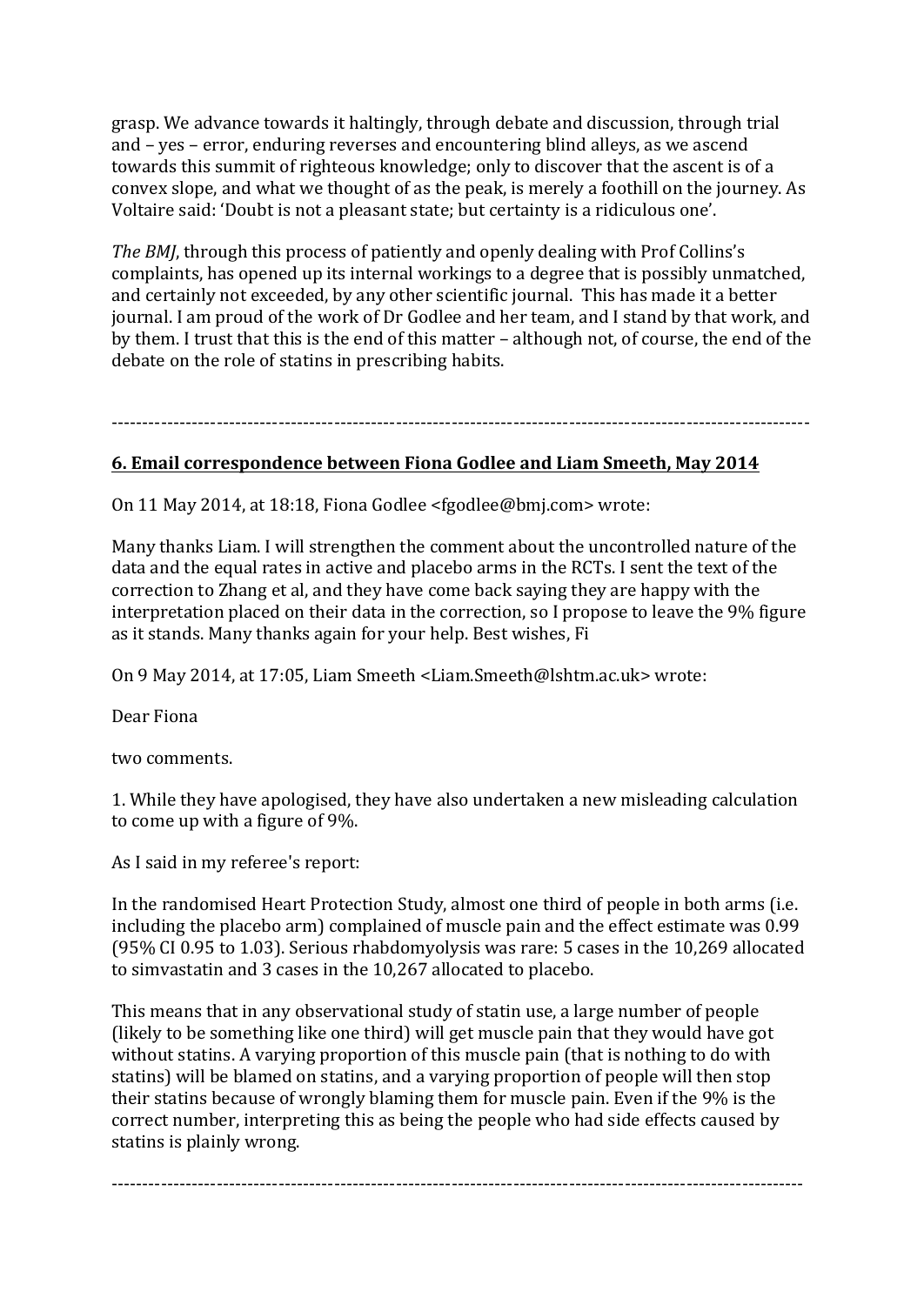#### **7. Email correspondence between Fiona Godlee and Alexander Turchin, co-author** of Zhang et al, May 2014

From: Turchin, Alexander, M.D., M.S. < ATURCHIN@partners.org> Date: 10 May 2014 at 22:13 Subject: RE: Request from The BMJ relating to your paper on discontinuation of statins To: Fiona Godlee <fgodlee@bmj.com> Cc: Helen Macdonald <HMacdonald@bmj.com>, Huabing Zhang <huabingzhang@yahoo.com>, "Plutzky, Jorge,M.D." <jplutzky@rics.bwh.harvard.edu>

Dear Dr. Godlee,

We have reviewed the original BMJ paper by Abramson et al. and the proposed correction. We agree that the correction appropriately characterizes our study's findings with respect to the statin--related events.

Thank you for the opportunity to provide our input,

Alex

From: Fiona Godlee [fgodlee@bmj.com] Sent: Friday, May 09, 2014 8:35 AM To: Turchin, Alexander, M.D., M.S.; Plutzky, Jorge, M.D. Cc: Helen Macdonald

Subject: Request from The BMJ relating to your paper on discontinuation of statins

Dear Dr Plutzky, Dr Turchin, Dr Zhang (with apologies, as I don't seem to be able to find Dr Zhang's email address)

I am editor in chief of The BMJ and I am writing to ask for your help in responding to a complaint we have received about an article we published last year.

http://www.bmj.com/content/347/bmj.f6123

The BMJ paper, by Abramson et al, references the study you published in April last year in Annals of Internal Medicine on the discontinuation of statins

#### http://annals.org/article.aspx?articleid=1671715

The complaint, from Rory Collins in Oxford, is that the paper misrepresents your findings and in so doing, overstates the evidence on the rates of adverse events from statins.

We are working on a correction that we hope will do full justice to the issues involved.

I would be very grateful if you could look at the Abramson et al paper and give me your views on the way it characterises your findings in relation to statin related events.

The draft correction is included below, on which I would welcome your comments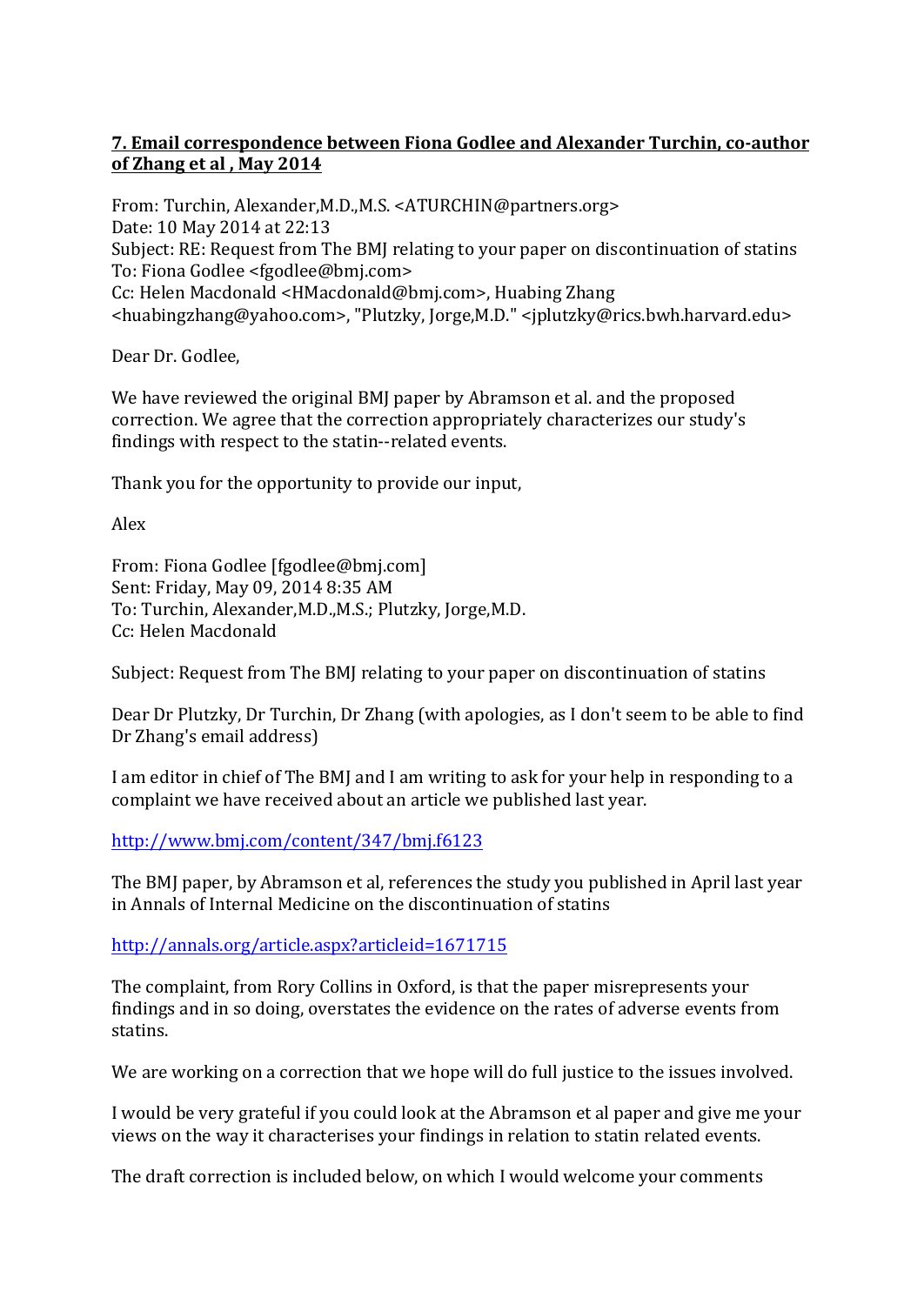I very much appreciate your help with this matter and would be especially grateful if you could get back to me early next week if at all possible.

All best wishes, Fiona Godlee

Dr Fiona Godlee FRCP Editor in Chief The BMI (bmj.com) London WC1H 9JR fgodlee@bmj.com +44 (0)207 383 6002

#### **Correction to Abramson et al (Draft - FG - May 9)**

In our article, we stated that side effects of statins occur in about 18--20% of patients. We withdraw this statement. Although it was based on statements in the referenced paper by Zhang et al that "the rate of reported statin- related events to statins was nearly 18%," our article did not reflect necessary caveats and did not take sufficient account of the uncontrolled nature of the study. Zhang et al observed that the rate of statin- related events found in their study  $(18%)$  was "substantially higher than the 5% to 10% usually described in randomized, placebo- controlled, clinical trials." Two caveats must be considered: As Zhang et al point out, the rate of Statin- related events reported in their observational study was uncontrolled, and therefore may be inflated because events attributed to statins might have occurred in a placebo group as well. In addition, although Zhang et al do not make this point, the 5--10% rate quoted by Zhang et al as having been observed in randomised trials was, in many cases, similar in both active and placebo groups.

The exact rate of statin related adverse events in people at low risk of cardiovascular disease remains uncertain. As discussed by Zhang et al, observational studies report rates of [add rates]. Meanwhile, clinical trials may underestimate the frequency of statin- related adverse events due to patient selection, exclusion of older patients and those with comorbid conditions, underrepresentation of women, and selection bias created by willingness to participate in a clinical trial. Access to the full data from the trials of statins would help to determine the comparative rates of serious adverse events in statin and control groups, but probably would not help to determine the frequency of less- than -serious statin -related adverse events.

Also in our article, we mistakenly said that Zhang et al found that "18% of statin treated patients had discontinued therapy (at least temporarily) because of statin- related events." Based on review of structured EMR categories and automated review of unstructured narratives from follow- up visits of 107 835 patients over 8 years, Zhang et al found that "Of all study patients, 18 778 (17.4%) had a statin- related event documented during the study." Further, among those who experienced a statin- related event, 59.2% had statin therapy discontinued at least temporarily. However, because of possible mis-categorization due to the limited options in the EMR listed as reasons for discontinuation of statin therapy, the authors of the study concluded that "as many as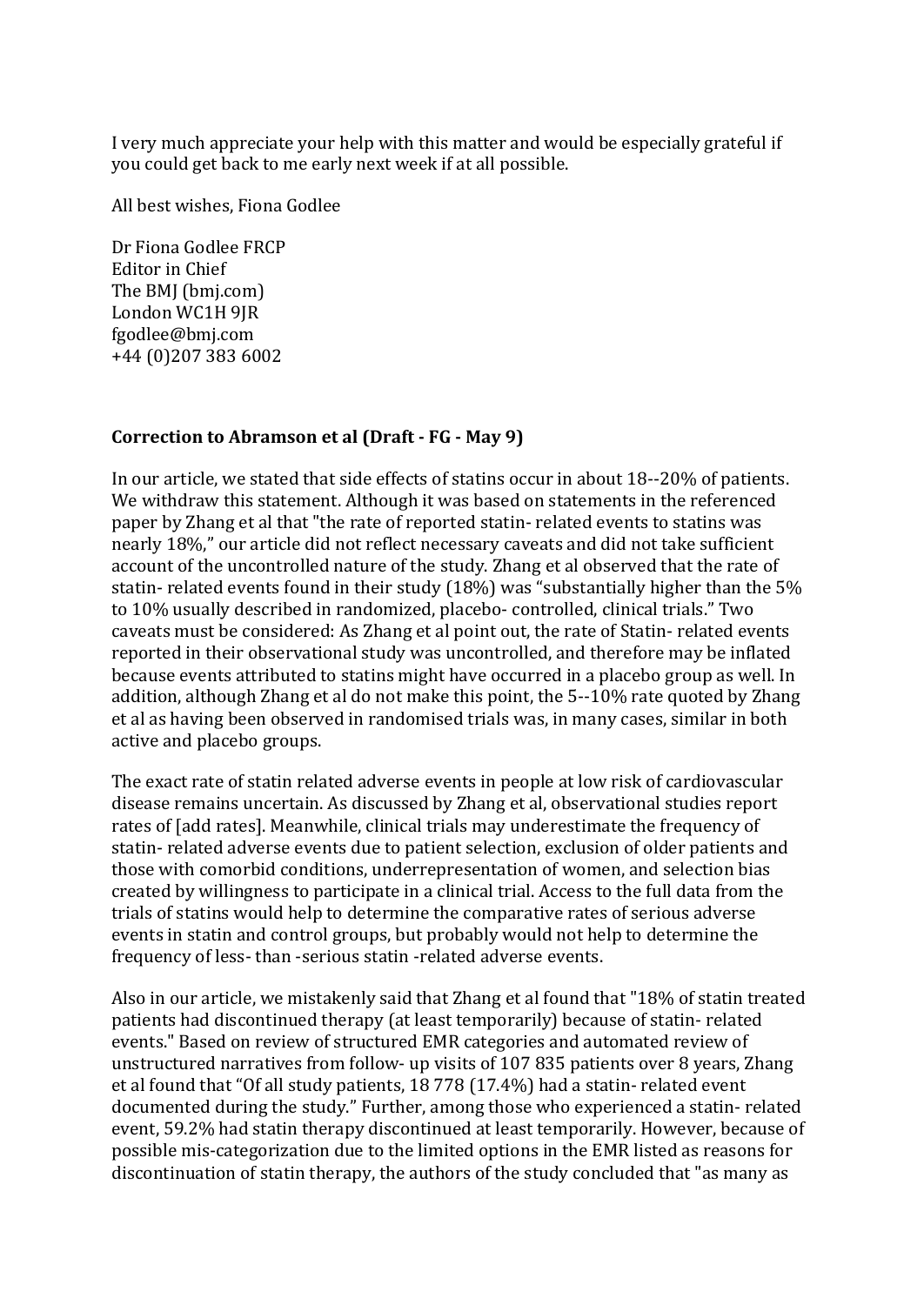87%" of these discontinuations could have been due to statin -related events. This equates to up to 9% of the study population having possibly discontinued statin therapy as a consequence of drug -related adverse events, rather than the 18% we cited.

We note that the primary finding in our article—that CTT data fail to show reduction in overall risk of mortality by statin therapy for people with <20% risk of CVD over the next 10 years—was not challenged in the process of communication about this correction.

---------------------------------------------------------------------------------------------------------------

#### **8. Second letter from Armitage, Collins et al to COPE, 10 June 2015**

In a letter dated 10 June 2015 (not published here as we do not have the authors' permission) the complainants expressed the view that The BMJ's response to COPE was inadequate. They set out again the specific examples of "inappropriate editorial behaviour" and their view of the inadequacy of The BMJ's response in each case. They conclude by asking COPE to decide whether the BMJ had contravened its Code of Conduct and if so to rectify the situation, and they express the view that it should be up to COPE and not The BMJ to make its conclusion public along with any relevant material. The letter is signed by the same 12 people as the previous letter of complaint.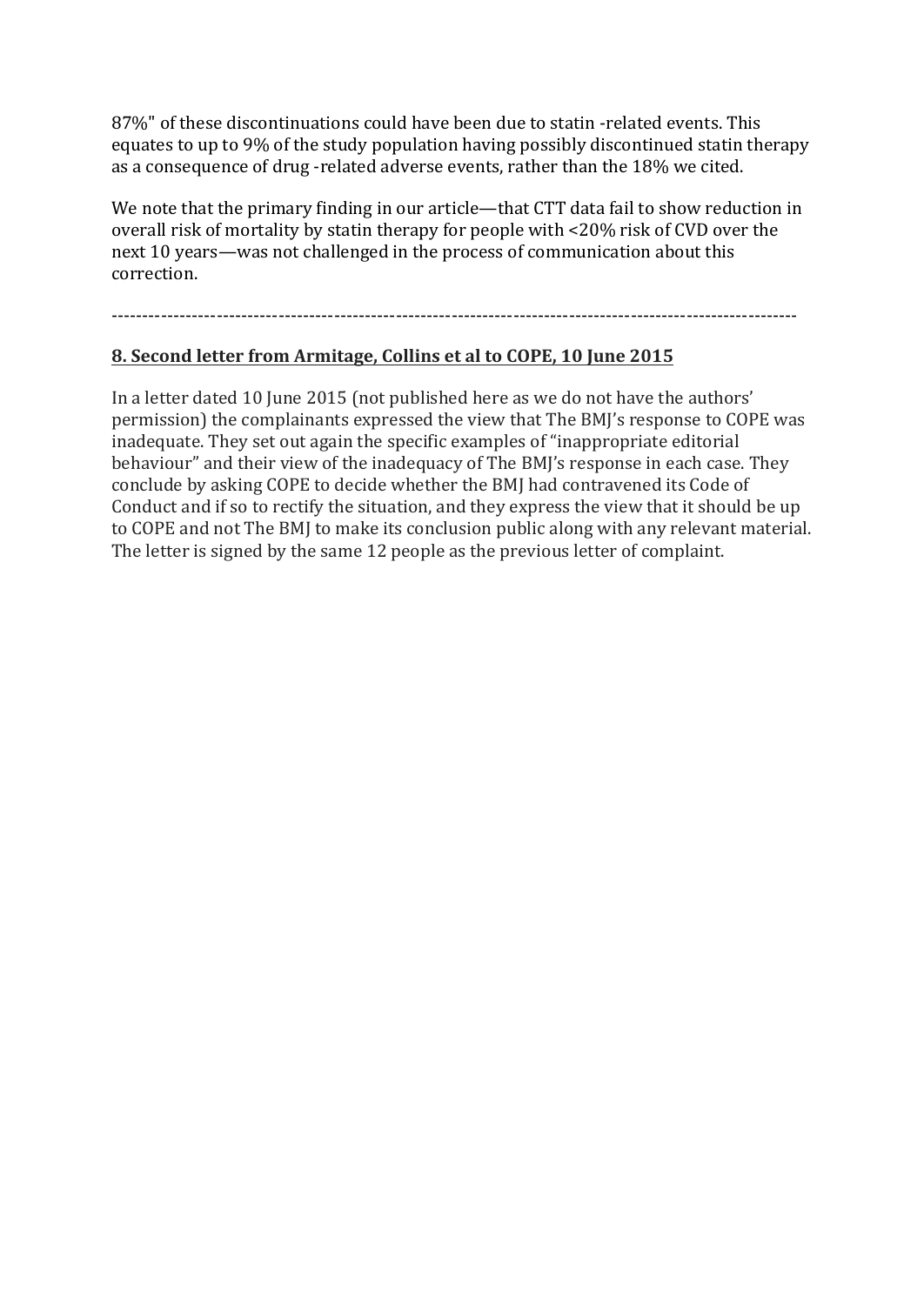# $\left|\mathbf{C}\middle|\mathbf{O}\middle|\mathbf{P}\middle|\mathbf{E}\right|$  committee on publication ethics

Nuffield Department of Population Health Richard Doll Building Old Road Campus Headington Oxford OX3 7LF

15 April 2016

Dear Professors Armitage, Baigent and Collins

We are writing in response to the concerns raised to the attention of COPE regarding the publications in the BMJ by Abramson and Malhotra. The concerns and the journal's response have been reviewed by three of the COPE Trustees. Trustees with a potential conflict of interest were not included in the decision-making process.

We would like to first of all reiterate COPE's remit and the scope of our review of this case (http:// publicationethics.org/contact-us#complaints). COPE is a membership organization and not a regulatory authority; COPE membership by journals and publishers is voluntary.

COPE's goals are the education of our members and the promotion of a better understanding of publication ethics overall. We provide a number of resources to our members, one of these is the COPE Code of Conduct which also includes best practices as an aspirational guide on steps journals can take to enhance their workflows. COPE guidelines are just that and not mandates, failure to implement all of the goals outlined under the best practice guidelines does not in itself imply deviation from ethical publishing practices.

COPE does not complete regular audits of member journals to verify compliance with the Code of Conduct, however we do consider complaints against members and follow up on those as necessary. We encourage self-audit at journal level and have developed a self-audit tool which we make available to our members. This is intended to assist them in identifying aspects of their practices that may require improvement and to promote transparency in their processes.

In situations where concerns are identified about a journal's process, either through an internal audit or a complaint, the key consideration is to ensure the journal is able to address the original issue in a reasonable manner and implement any necessary procedural changes to prevent the situation arising again. The fact that an error or a procedural gap is identified does not demand sanctions, and as noted above COPE does not have regulatory powers.

Upon review of the information available, we understand that the BMJ completed a self-audit of their processes related to the peer review of the articles and the handling of the concerns raised upon publication. The journal took steps to correct the articles and implemented procedural changes to address issues identified through their internal audit.

publicationethics.org